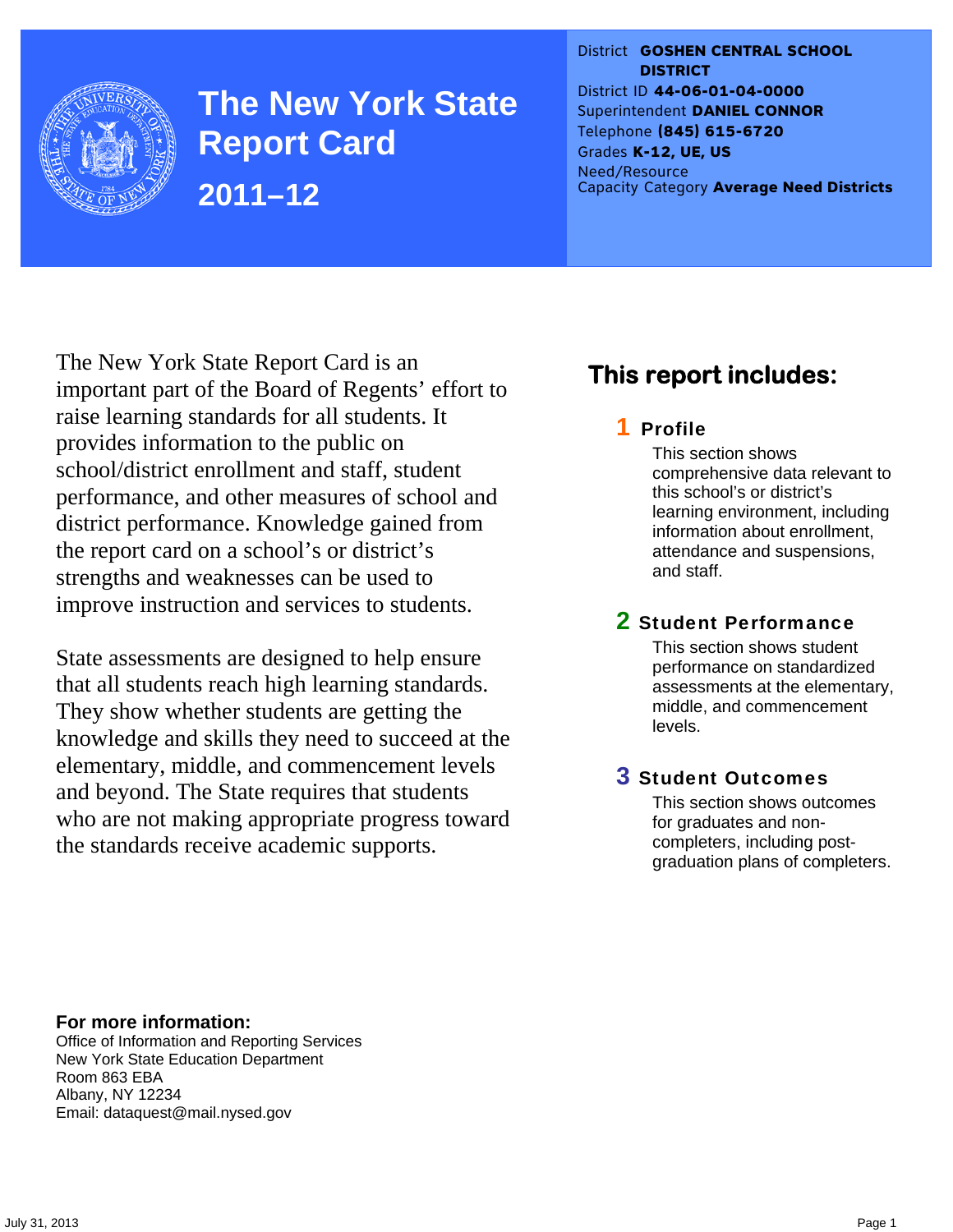**1 Profile** 

District **GOSHEN CENTRAL SCHOOL DISTRICT** District ID **44-06-01-04-0000**

## **Enrollment**

|                            | $2009 - 10$    | $2010 - 11$    | $2011 - 12$     |  |
|----------------------------|----------------|----------------|-----------------|--|
| Pre-K                      | 0              | 0              | 0               |  |
| Kindergarten               | 231            | 195            | 186             |  |
| Grade 1                    | 187            | 221            | 194             |  |
| Grade 2                    | 233            | 191            | 212             |  |
| Grade 3                    | 245            | 233            | 184             |  |
| Grade 4                    | 235            | 248            | 228             |  |
| Grade 5                    | 215            | 230            | 250             |  |
| Grade 6                    | 204            | 216            | 235             |  |
| <b>Ungraded Elementary</b> | $\overline{2}$ | $\overline{2}$ | 4               |  |
| Grade 7                    | 216            | 210            | 218             |  |
| Grade 8                    | 231            | 214            | 220             |  |
| Grade 9                    | 273            | 237            | 223             |  |
| Grade 10                   | 245            | 272            | 242             |  |
| Grade 11                   | 227            | 233            | 233             |  |
| Grade 12                   | 219            | 242            | 242             |  |
| <b>Ungraded Secondary</b>  | 10             | $\overline{7}$ | $\overline{12}$ |  |
| Total K-12                 | 2973           | 2951           | 2883            |  |

## **Average Class Size**

|                       | $2009 - 10$     | $2010 - 11$ | $2011 - 12$ |
|-----------------------|-----------------|-------------|-------------|
| <b>Common Branch</b>  | 24              | 25          | 24          |
| Grade 8               |                 |             |             |
| English               | 22              | 20          | 21          |
| <b>Mathematics</b>    | 20              | 21          | 21          |
| Science               | 22              | 19          | 21          |
| <b>Social Studies</b> | $\overline{22}$ | 22          | 21          |
| Grade 10              |                 |             |             |
| English               | 24              | 24          | 22          |
| <b>Mathematics</b>    | 21              | 21          | 20          |
| Science               | 19              | 20          | 21          |
| <b>Social Studies</b> | 22              | 24          | 22          |

## **Enrollment Information**

*Enrollment* counts are as of Basic Educational Data System (BEDS) day, which is typically the first Wednesday of October of the school year. Students who attend BOCES programs on a part-time basis are included in a school's and district's enrollment. Students who attend BOCES on a full-time basis or who are placed full time by the district in an out-of-district placement are not included in a school's or district's enrollment. The state public enrollment includes public school districts, charter schools, and NYSED-operated programs. Students classified by districts as "pre-first" are included in first grade counts. Kindergarten and Pre-K counts include halfand full-day students.

## **Average Class Size Information**

*Average Class Size* is the total registration in specified classes divided by the number of those classes with registration. Common Branch refers to self-contained classes in Grades 1–6.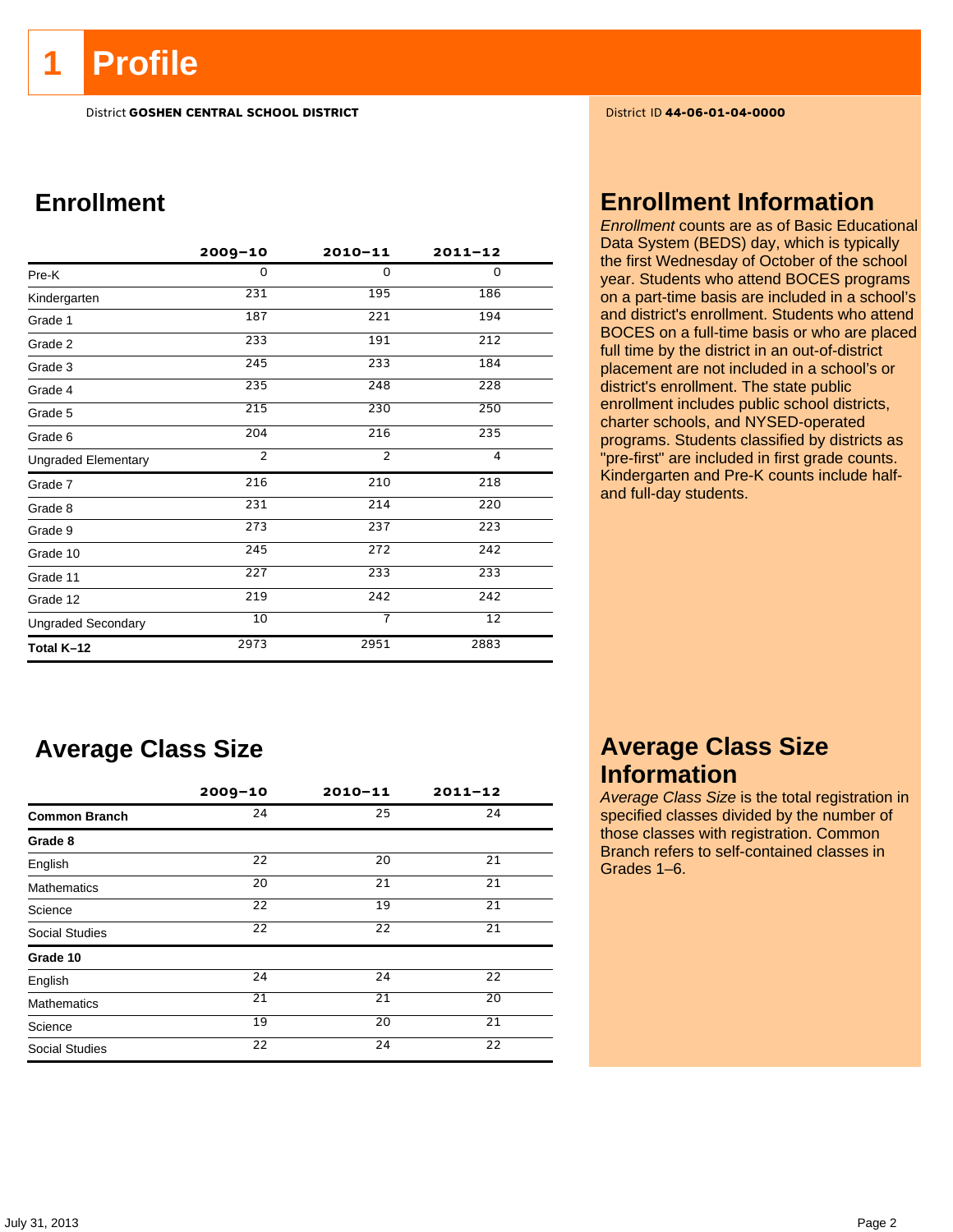# **Profile**

District **GOSHEN CENTRAL SCHOOL DISTRICT** District ID **44-06-01-04-0000**

## **Demographic Factors**

|                                                    |      | $2009 - 10$ |                | 2010-11 | $2011 - 12$ |     |
|----------------------------------------------------|------|-------------|----------------|---------|-------------|-----|
|                                                    | #    | ℅           | #              | %       | #           | %   |
| Eligible for Free Lunch                            | 329  | 11%         | 372            | 13%     | 392         | 14% |
| Reduced Price Lunch                                | 134  | 5%          | 107            | 4%      | 93          | 3%  |
| Limited English Proficient                         | 104  | 3%          | 96             | 3%      | 92          | 3%  |
| <b>Racial/Ethnic Origin</b>                        |      |             |                |         |             |     |
| American Indian or Alaska Native                   | 8    | 0%          | $\overline{7}$ | 0%      | 6           | 0%  |
| <b>Black or African American</b>                   | 145  | 5%          | 161            | 5%      | 132         | 5%  |
| Hispanic or Latino                                 | 367  | 12%         | 297            | 10%     | 416         | 14% |
| Asian or Native Hawaiian/Other<br>Pacific Islander | 97   | 3%          | 103            | 3%      | 105         | 4%  |
| White                                              | 2340 | 79%         | 2383           | 81%     | 2210        | 77% |
| Multiracial                                        | 16   | 1%          | 0              | 0%      | 14          | 0%  |

**Attendance and Suspensions** 

|                            |     | $2008 - 09$ |     | $2009 - 10$ |    | $2010 - 11$ |
|----------------------------|-----|-------------|-----|-------------|----|-------------|
|                            | #   | %           | #   | %           | #  | %           |
| Annual Attendance Rate     |     | 95%         |     | 95%         |    | 96%         |
| <b>Student Suspensions</b> | 115 | 4%          | 124 | 4%          | 74 | 3%          |

## **Demographic Factors Information**

*Eligible for Free Lunch* and *Reduced-Price Lunch* percentages are determined by dividing the number of approved lunch applicants by the Basic Educational Data System (BEDS) enrollment in full-day Kindergarten through Grade 12.

## **Attendance and Suspensions Information**

*Annual Attendance Rate* is determined by dividing the school's (or district's) total actual attendance by the total possible attendance for a school year. A school's (or district's) actual attendance is the sum of the number of students in attendance on each day the school (or district's schools) was open during the school year. Possible attendance is the sum of the number of enrolled students who should have been in attendance on each day the school (or schools) was open during the school year. The state's *Annual Attendance Rate* is a weighted average of all districtlevel attendance rates.

*Student Suspension* rate is determined by dividing the number of students who were suspended from school (not including inschool suspensions) for one full day or longer anytime during the school year by the Basic Educational Data System (BEDS) day enrollments for that school year. A student is counted only once, regardless of whether the student was suspended one or more times during the school year.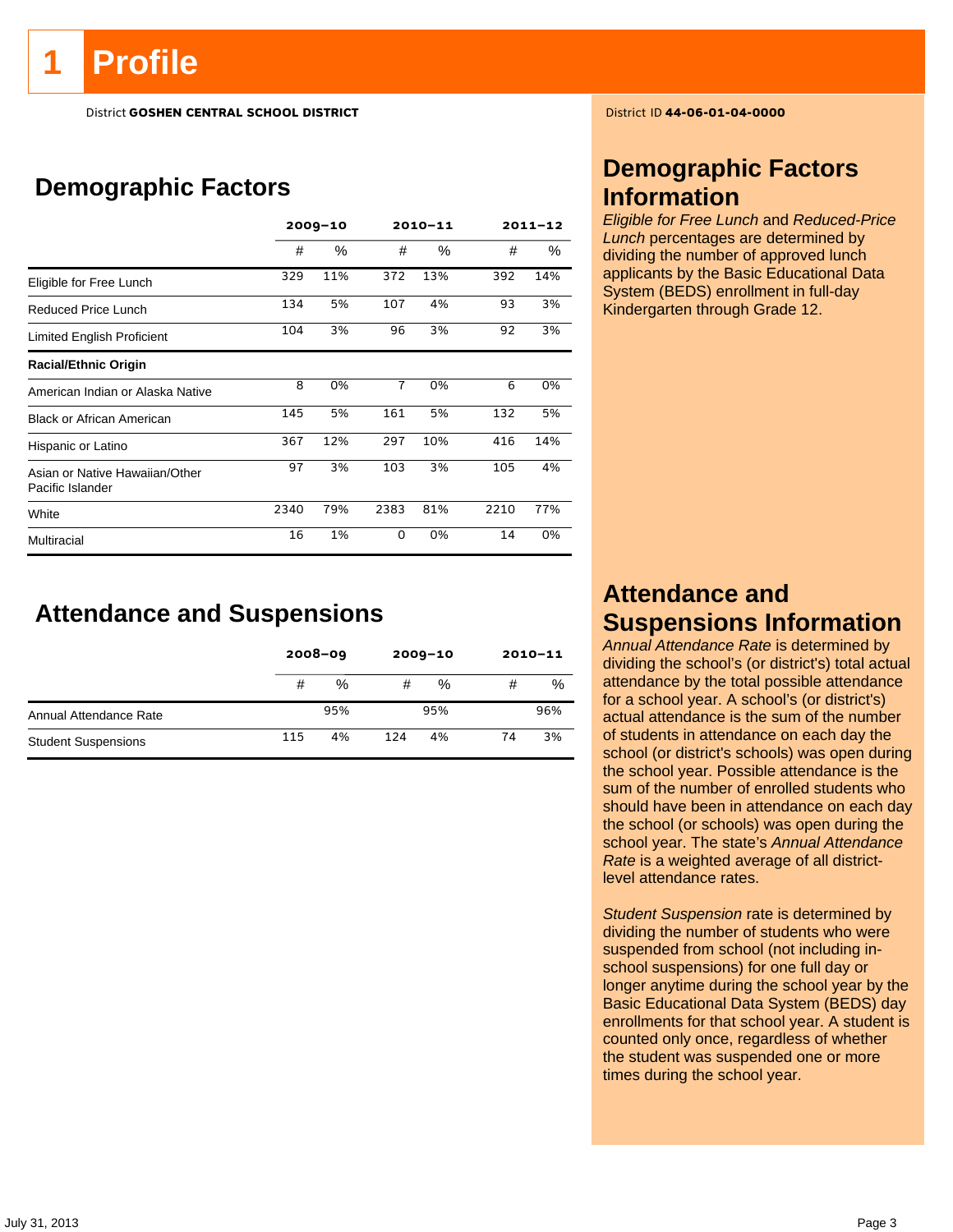District **GOSHEN CENTRAL SCHOOL DISTRICT** District ID **44-06-01-04-0000**

## **Teacher Qualifications**

|                                                                                               | $2009 - 10$ | $2010 - 11$ | $2011 - 12$ |
|-----------------------------------------------------------------------------------------------|-------------|-------------|-------------|
| <b>Total Number of Teachers</b>                                                               | 229         | 216         | 216         |
| Percent with No Valid Teaching<br>Certificate                                                 | 0%          | 0%          | 0%          |
| Percent Teaching Out of Certification                                                         | 0%          | 1%          | 1%          |
| Percent with Fewer than Three Years of<br>Experience                                          | 3%          | 2%          | 4%          |
| Percentage with Master's Degree Plus<br>30 Hours or Doctorate                                 | 27%         | 29%         | 32%         |
| <b>Total Number of Core Classes</b>                                                           | 591         | 538         | 565         |
| Percent Not Taught by Highly Qualified<br>Teachers in This School*                            | N/A         | N/A         | N/A         |
| Percent Not Taught by Highly Qualified<br>Teachers in This District**                         | 1%          | 1%          | 1%          |
| Percent Not Taught by Highly Qualified<br>Teachers in High-Poverty Schools<br>Statewide       | 6%          | 5%          | 4%          |
| Percent Not Taught by Highly Qualified<br><b>Teachers in Low-Poverty Schools</b><br>Statewide | 1%          | 0%          | 1%          |
| <b>Total Number of Classes</b>                                                                | 768         | 697         | 748         |
| Percent Taught by Teachers Without<br>Appropriate Certification                               | 1%          | 1%          | 1%          |

\*Not available at the district or statewide level.

\*\*Not available for charter schools or at the statewide level.

## **Teacher Turnover Rate**

|                                                                       | $2008 - 09$ | $2009 - 10$ | $2010 - 11$ |
|-----------------------------------------------------------------------|-------------|-------------|-------------|
| Turnover Rate of Teachers with<br>Fewer than Five Years of Experience | 24%         | 43%         | 25%         |
| Turnover Rate of All Teachers                                         | 13%         | 14%         | 7%          |

## **Staff Counts**

|                                       | $2009 - 10$ | $2010 - 11$ | $2011 - 12$ |
|---------------------------------------|-------------|-------------|-------------|
| <b>Total Other Professional Staff</b> | 25          | 23          | 22          |
| Total Paraprofessionals*              | 55          | 55          | 55          |
| <b>Assistant Principals</b>           | ว           |             |             |
| Principals                            |             |             |             |

\*Not available at the school level.

## **Teacher Qualifications Information**

The *Percent Teaching Out of Certification* for public schools is the percent doing so on more than an incidental basis; that is, the percent teaching for more than five periods per week outside certification.

*Core Classes* are primarily K–6 common branch, English, mathematics, science, social studies, art, music, and foreign languages. To be *Highly Qualified*, a teacher must have at least a Bachelor's degree, be certified to teach in the subject area or otherwise in accordance with state standards, and show subject matter competency.

In public schools, a teacher who taught one class outside of the certification area(s) is counted as *Highly Qualified* provided that 1) the teacher had been determined by the school or district through the HOUSSE process or other state-accepted methods to have demonstrated acceptable subject knowledge and teaching skills and 2) the class in question was not the sole assignment reported. Credit for incidental teaching does not extend beyond a single assignment. Independent of *Highly Qualified Teacher* status, any assignment for which a teacher did not hold a valid certificate still registers as teaching out of certification.

In charter schools, a teacher is counted as *Highly Qualified* if the teacher has at least a Bachelor's degree, is certified to teach, and shows subject matter competency. Enabling legislation considers charter school teachers to be certified if they hold any valid teaching certificate. Enabling legislation also permits up to 30 percent (with a maximum of five) of charter school teachers to be without certification and to be considered *Highly Qualified* if they meet all remaining criteria.

*High-poverty* and *low-poverty* schools are those schools in the upper and lower quartiles, respectively, for percentage of students eligible for a free or reduced-price lunch.

## **Teacher Turnover Rate Information**

*Teacher Turnover Rate* for a specified school year is the number of teachers in that school year who were not teaching in the following school year divided by the number of teachers in the specified school year, expressed as a percentage.

## **Staff Counts Information**

*Other Professionals* includes administrators, guidance counselors, school nurses, psychologists, and other professionals who devote more than half of their time to nonteaching duties.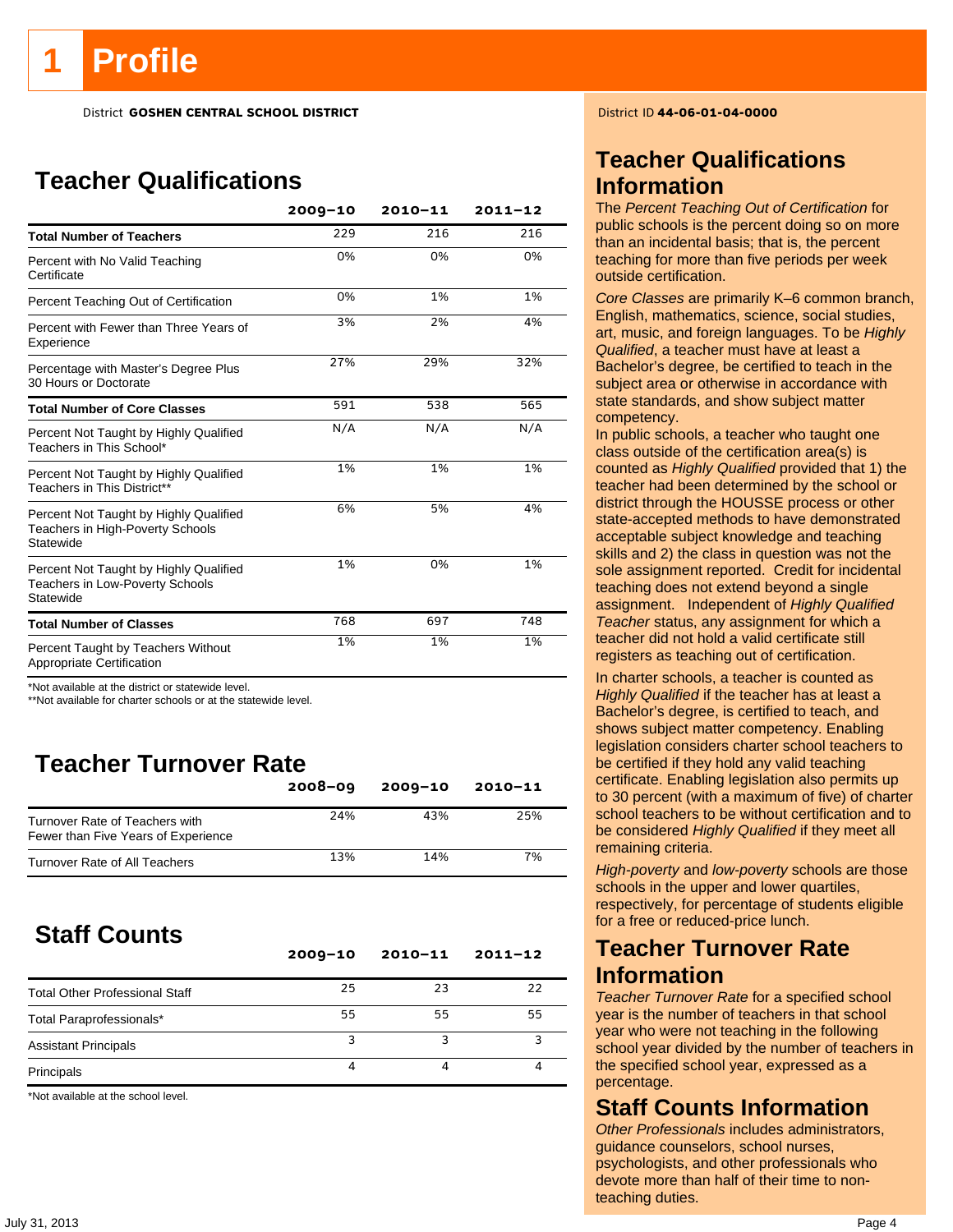This section contains annual assessment data for students at the elementary, middle, and commencement levels as well as the performance of secondary-level cohorts on standardized achievement assessments.

### **New York State Testing Program (NYSTP) Assessments**

The New York State Testing Program assessments are administered in English language arts (ELA) and mathematics in grades 3 through 8. The Performance Level Descriptors for these assessments are provided below:

### **English Language Arts**

**Level 1: Below Standard** 

Student performance does not demonstrate an understanding of the English language arts knowledge and skills expected at this grade level.

### **Level 2: Meets Basic Standard**

Student performance demonstrates a partial understanding of the English language arts knowledge and skills expected at this grade level. **Level 3: Meets Proficiency Standard** 

Student performance demonstrates an understanding of the English language arts knowledge and skills expected at this grade level. **Level 4: Exceeds Proficiency Standard** 

Student performance demonstrates a thorough understanding of the English language arts knowledge and skills expected at this grade level.

### **Mathematics**

**Level 1: Below Standard** 

Student performance does not demonstrate an understanding of the mathematics content expected at this grade level.

**Level 2: Meets Basic Standard** 

Student performance demonstrates a partial understanding of the mathematics content expected at this grade level.

### **Level 3: Meets Proficiency Standard**

Student performance demonstrates an understanding of the mathematics content expected at this grade level.

### **Level 4: Exceeds Proficiency Standard**

Student performance demonstrates a thorough understanding of the mathematics content expected at this grade level.

### **New York State Alternate Assessment (NYSAA)**

The New York State Alternate Assessments are administered in English language arts (ELA) and mathematics to ungraded students with severe cognitive disabilities whose ages are equivalent to graded students in grades 3 through 8 and secondary level. They are administered in science to students with disabilities age equivalent to graded students in grades 4, 8, and secondary level. And they are administered in social studies at the secondary level only.

### **New York State English as a Second Language Achievement Tests (NYSESLAT)**

The New York State English as a Second Language Achievement Tests are administered in grades K through 12 to limited English proficient students.

### **Secondary-Level Cohorts**

A secondary-level cohort consists of all students who first entered grade 9 anywhere or, in the case of ungraded students with disabilities, reached their seventeenth birthday in a particular year. The 2008 cohort consists of all students who first entered grade 9 anywhere or, in the case of ungraded students with disabilities, reached their seventeenth birthday between July 1, 2008 and June 30, 2009. The 2007 cohort consists of all students who first entered grade 9 anywhere or, in the case of ungraded students with disabilities, reached their seventeenth birthday between July 1, 2007 and June 30, 2008. For more detailed information on cohort definitions, see *Secondary-Level Cohort Definitions* at http://www.p12.nysed.gov/irs/sirs/.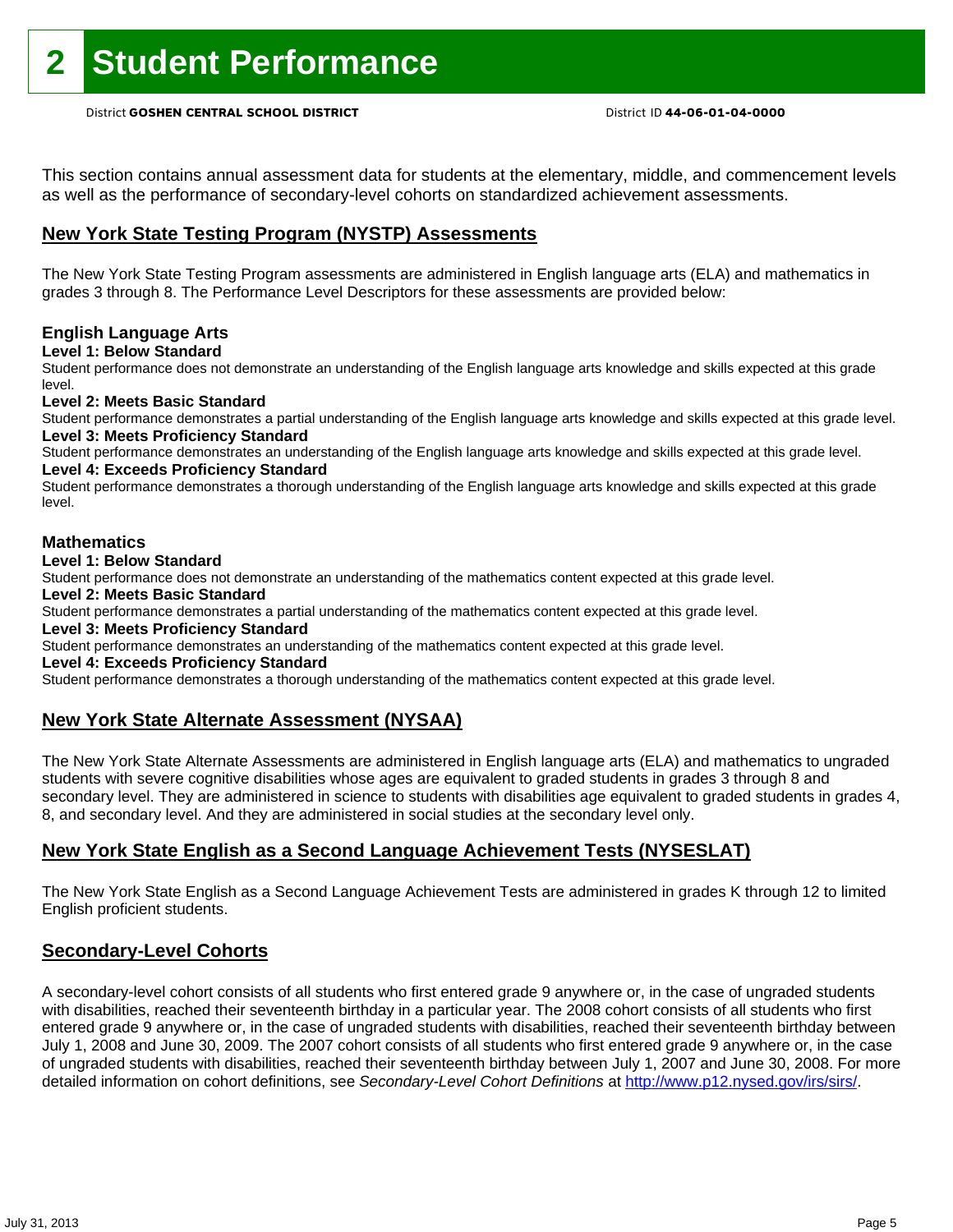# **Results in Grade 3 English Language Arts**

|                            |         | <b>This District</b>            |                    |          | <b>NY State Public</b> |                                 |          |  |  |
|----------------------------|---------|---------------------------------|--------------------|----------|------------------------|---------------------------------|----------|--|--|
|                            |         | Percentage scoring at level(s): |                    |          |                        | Percentage scoring at level(s): |          |  |  |
|                            |         | $2 - 4$                         | $3 - 4$            | 4        | $2 - 4$                | 3-4                             | 4        |  |  |
| 2012 Mean Score: 667       | *Range: | 644-780                         | 663-780            | 694-780  |                        |                                 |          |  |  |
| 2011 Mean Score: 665       | 100%    |                                 |                    |          |                        |                                 |          |  |  |
|                            |         | 90% 93%                         | 65% <sub>58%</sub> |          | 86% 87%                | 56% 56%                         |          |  |  |
| $\blacksquare$ 2011-12     |         |                                 |                    |          |                        |                                 |          |  |  |
| 2010-11<br>. .             |         |                                 |                    | 7%<br>2% |                        |                                 | 7%<br>5% |  |  |
| Number of Tested Students: |         | 167 215                         | 121 133            | 13<br>4  |                        |                                 |          |  |  |

| <b>Results by</b>                               |        | 2011-12 School Year |                                 |     |        | 2010-11 School Year |                                 |    |  |
|-------------------------------------------------|--------|---------------------|---------------------------------|-----|--------|---------------------|---------------------------------|----|--|
| <b>Student Group</b>                            | Total  |                     | Percentage scoring at level(s): |     | Total  |                     | Percentage scoring at level(s): |    |  |
|                                                 | Tested | $2 - 4$             | $3 - 4$                         | 4   | Tested | $2 - 4$             | $3 - 4$                         | 4  |  |
| <b>All Students</b>                             | 186    | 90%                 | 65%                             | 7%  | 230    | 93%                 | 58%                             | 2% |  |
| Female                                          | 86     | 98%                 | 76%                             | 13% | 101    | 94%                 | 68%                             | 3% |  |
| Male                                            | 100    | 83%                 | 56%                             | 2%  | 129    | 93%                 | 50%                             | 1% |  |
| American Indian or Alaska Native                |        |                     |                                 |     |        |                     |                                 |    |  |
| <b>Black or African American</b>                |        |                     |                                 |     | 12     | 75%                 | 25%                             | 0% |  |
| Hispanic or Latino                              | 22     | 86%                 | 50%                             | 5%  | 32     | 91%                 | 31%                             | 0% |  |
| Asian or Native Hawaiian/Other Pacific Islander | 10     | 90%                 | 80%                             | 10% | 9      |                     |                                 |    |  |
| White                                           | 146    | 92%                 | 68%                             | 8%  | 175    | 95%                 | 66%                             | 2% |  |
| Multiracial                                     |        |                     |                                 |     | 2      |                     |                                 |    |  |
| <b>Small Group Totals</b>                       | 8      | 63%                 | 25%                             | 0%  | 11     | 91%                 | 45%                             | 0% |  |
| <b>General-Education Students</b>               | 168    | 94%                 | 71%                             | 8%  | 204    | 98%                 | 63%                             | 2% |  |
| <b>Students with Disabilities</b>               | 18     | 50%                 | 11%                             | 0%  | 26     | 58%                 | 15%                             | 0% |  |
| <b>English Proficient</b>                       | 178    | 91%                 | 67%                             | 7%  | 219    | 94%                 | 60%                             | 2% |  |
| <b>Limited English Proficient</b>               | 8      | 63%                 | 25%                             | 0%  | 11     | 91%                 | 18%                             | 0% |  |
| Economically Disadvantaged                      | 37     | 76%                 | 41%                             | 8%  | 43     | 86%                 | 26%                             | 0% |  |
| Not Disadvantaged                               | 149    | 93%                 | 71%                             | 7%  | 187    | 95%                 | 65%                             | 2% |  |
| Migrant                                         |        |                     |                                 |     |        |                     |                                 |    |  |
| Not Migrant                                     | 185    |                     |                                 |     | 230    | 93%                 | 58%                             | 2% |  |

### **NOTES**

The – symbol indicates that data for a group of students have been suppressed. If a group has fewer than five students,

data for that group and the next smallest group(s) are suppressed to protect the privacy of individual students.

\* These ranges are for 2011–12 data only. Ranges for 2010–11 data are available in the 2010–11 Accountability and Overview Reports.

| <b>Other</b>                                                                                      |                                      | 2011-12 School Year |         |       |        | 2010-11 School Year         |         |     |  |
|---------------------------------------------------------------------------------------------------|--------------------------------------|---------------------|---------|-------|--------|-----------------------------|---------|-----|--|
| <b>Assessments</b>                                                                                | Total<br>Number scoring at level(s): |                     |         | Total |        | Number scoring at level(s): |         |     |  |
|                                                                                                   | Tested                               | $2 - 4$             | $3 - 4$ | 4     | Tested | $2 - 4$                     | $3 - 4$ | 4   |  |
| New York State Alternate Assessment<br>(NYSAA): Grade 3 Equivalent                                |                                      | -                   |         |       |        | -                           |         |     |  |
| New York State English as a Second Language<br>Achievement Test (NYSESLAT) <sup>+</sup> : Grade 3 |                                      | N/A                 | N/A     | N/A   | 0      | N/A                         | N/A     | N/A |  |
|                                                                                                   | Total                                |                     |         |       | Total  |                             |         |     |  |
| Recently Arrived LEP Students NOT Tested on<br>the ELA NYSTP: Grade 3                             | 0                                    | N/A                 | N/A     | N/A   | 0      | N/A                         | N/A     | N/A |  |

July 31, 2013 Page 6 † These counts represent recently arrived LEP students who used the NYSESLAT to fulfill the English language arts participation requirement.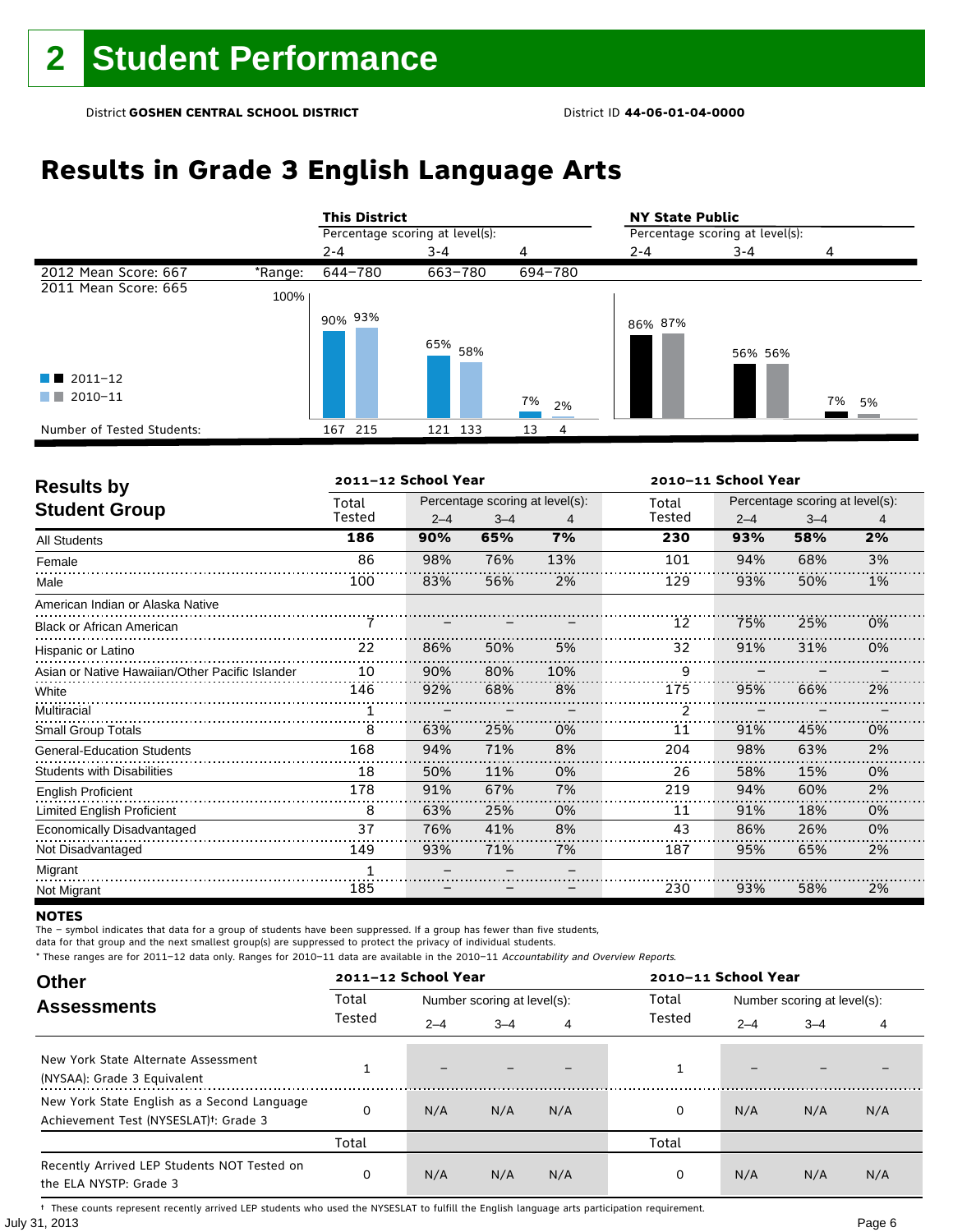# **Results in Grade 3 Mathematics**

|                            |         | <b>This District</b> |                                 |          | <b>NY State Public</b> |                                 |         |  |
|----------------------------|---------|----------------------|---------------------------------|----------|------------------------|---------------------------------|---------|--|
|                            |         |                      | Percentage scoring at level(s): |          |                        | Percentage scoring at level(s): |         |  |
|                            |         | $2 - 4$              | $3 - 4$                         | 4        | $2 - 4$                | $3 - 4$                         | 4       |  |
| 2012 Mean Score: 687       | *Range: | 662-770              | 684-770                         | 707-770  |                        |                                 |         |  |
| 2011 Mean Score: 684       | 100%    |                      |                                 |          |                        |                                 |         |  |
|                            |         | 95% 93%              | 60% 57%                         |          | 91% 91%                | 61% 60%                         |         |  |
| $\blacksquare$ 2011-12     |         |                      |                                 |          |                        |                                 |         |  |
| 2010-11<br>. .             |         |                      |                                 | 7%<br>6% |                        |                                 | 13% 13% |  |
| Number of Tested Students: |         | 175 214              | 111 132                         | 13<br>13 |                        |                                 |         |  |

| <b>Results by</b>                               |        | 2011-12 School Year |                                 |     |        | 2010-11 School Year             |         |    |  |
|-------------------------------------------------|--------|---------------------|---------------------------------|-----|--------|---------------------------------|---------|----|--|
| <b>Student Group</b>                            | Total  |                     | Percentage scoring at level(s): |     | Total  | Percentage scoring at level(s): |         |    |  |
|                                                 | Tested | $2 - 4$             | $3 - 4$                         | 4   | Tested | $2 - 4$                         | $3 - 4$ | 4  |  |
| All Students                                    | 185    | 95%                 | 60%                             | 7%  | 230    | 93%                             | 57%     | 6% |  |
| Female                                          | 86     | 98%                 | 66%                             | 10% | 101    | 92%                             | 59%     | 5% |  |
| Male                                            | 99     | 92%                 | 55%                             | 4%  | 129    | 94%                             | 56%     | 6% |  |
| American Indian or Alaska Native                |        |                     |                                 |     |        |                                 |         |    |  |
| <b>Black or African American</b>                | 7      |                     |                                 |     | 12     | 75%                             | 0%      | 0% |  |
| Hispanic or Latino                              | 22     | 91%                 | 55%                             | 5%  | 32     | 88%                             | 31%     | 3% |  |
| Asian or Native Hawaiian/Other Pacific Islander | 10     | 100%                | 70%                             | 10% | 9      |                                 |         |    |  |
| White                                           | 145    | 95%                 | 63%                             | 8%  | 175    | 95%                             | 66%     | 6% |  |
| Multiracial                                     |        |                     |                                 |     | 2      |                                 |         |    |  |
| <b>Small Group Totals</b>                       | 8      | 88%                 | 0%                              | 0%  | 11     | 91%                             | 55%     | 9% |  |
| <b>General-Education Students</b>               | 167    | 98%                 | 63%                             | 8%  | 204    | 97%                             | 63%     | 6% |  |
| <b>Students with Disabilities</b>               | 18     | 61%                 | 33%                             | 0%  | 26     | 62%                             | 15%     | 0% |  |
| <b>English Proficient</b>                       | 177    | 95%                 | 63%                             | 7%  | 219    | 94%                             | 59%     | 6% |  |
| <b>Limited English Proficient</b>               | 8      | 88%                 | 0%                              | 0%  | 11     | 73%                             | 18%     | 0% |  |
| Economically Disadvantaged                      | 37     | 81%                 | 38%                             | 5%  | 43     | 84%                             | 28%     | 0% |  |
| Not Disadvantaged                               | 148    | 98%                 | 66%                             | 7%  | 187    | 95%                             | 64%     | 7% |  |
| Migrant                                         |        |                     |                                 |     |        |                                 |         |    |  |
| Not Migrant                                     | 184    |                     |                                 |     | 230    | 93%                             | 57%     | 6% |  |

### **NOTES**

The – symbol indicates that data for a group of students have been suppressed. If a group has fewer than five students,

data for that group and the next smallest group(s) are suppressed to protect the privacy of individual students.

| <b>Other</b>                                                       |        | 2011-12 School Year         |         |                          |        | 2010-11 School Year         |                          |                          |  |
|--------------------------------------------------------------------|--------|-----------------------------|---------|--------------------------|--------|-----------------------------|--------------------------|--------------------------|--|
| <b>Assessments</b>                                                 | Total  | Number scoring at level(s): |         |                          | Total  | Number scoring at level(s): |                          |                          |  |
|                                                                    | Tested | $2 - 4$                     | $3 - 4$ | 4                        | Tested | $2 - 4$                     | $3 - 4$                  |                          |  |
| New York State Alternate Assessment<br>(NYSAA): Grade 3 Equivalent |        | $-$                         |         | $\overline{\phantom{0}}$ |        | $-$                         | $\overline{\phantom{0}}$ | $\overline{\phantom{0}}$ |  |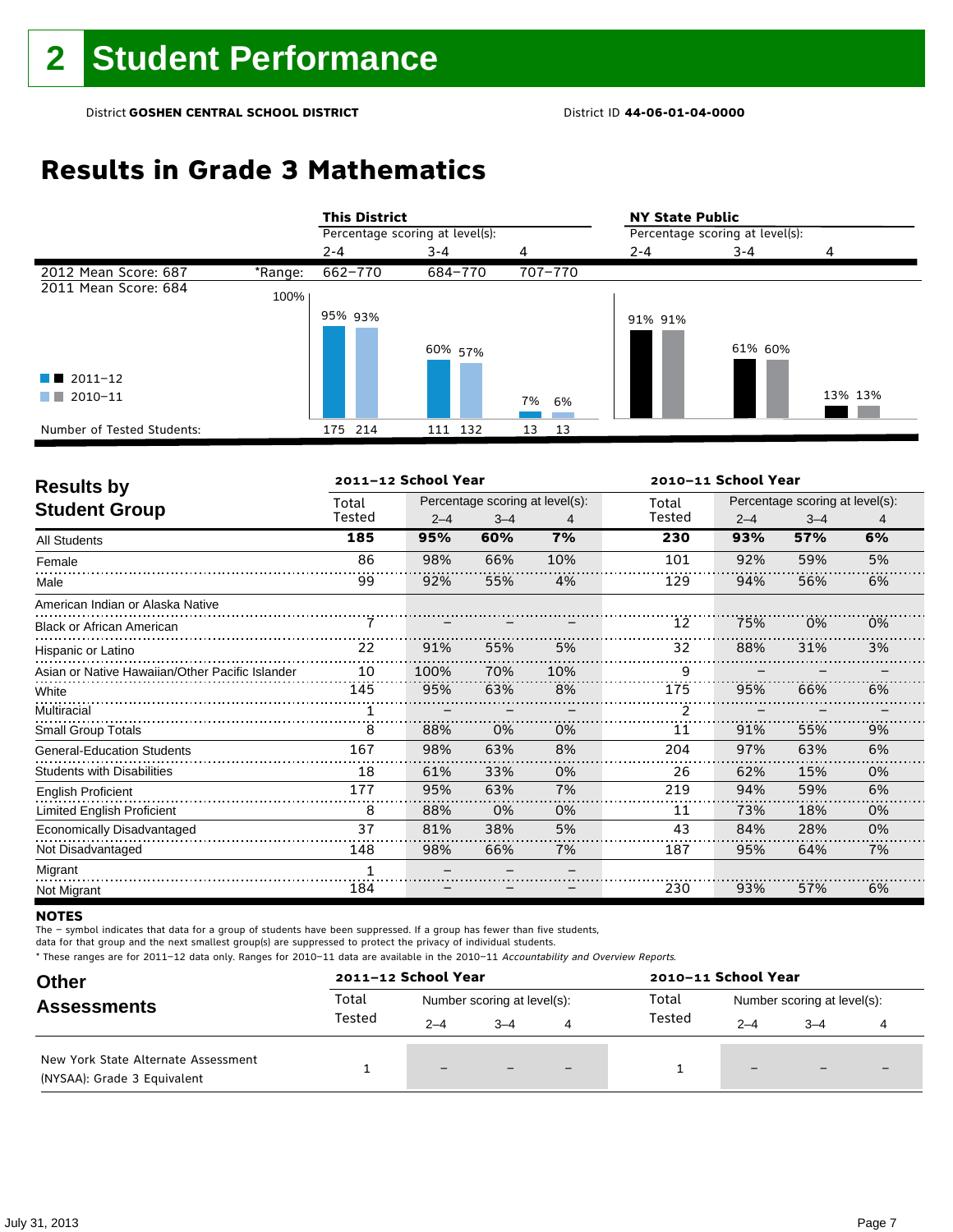# **Results in Grade 4 English Language Arts**

|                            |         | <b>This District</b>            |                    |         | <b>NY State Public</b>          |         |       |  |
|----------------------------|---------|---------------------------------|--------------------|---------|---------------------------------|---------|-------|--|
|                            |         | Percentage scoring at level(s): |                    |         | Percentage scoring at level(s): |         |       |  |
|                            |         | $2 - 4$                         | $3 - 4$            | 4       | $2 - 4$                         | $3 - 4$ | 4     |  |
| 2012 Mean Score: 678       | *Range: | 637-775                         | 671-775            | 722-775 |                                 |         |       |  |
| 2011 Mean Score: 672       | 100%    |                                 |                    |         |                                 |         |       |  |
|                            |         | 95% 92%                         |                    |         | 91% 92%                         |         |       |  |
|                            |         |                                 | <sup>65%</sup> 60% |         |                                 | 59% 57% |       |  |
| $\blacksquare$ 2011-12     |         |                                 |                    |         |                                 |         |       |  |
| 2010-11<br>. .             |         |                                 |                    | 3% 2%   |                                 |         | 5% 2% |  |
| Number of Tested Students: |         | 231<br>225                      | 151<br>153         | 5       |                                 |         |       |  |

| <b>Results by</b>                               |                | 2011-12 School Year |                                 |    |              | 2010-11 School Year |                                 |    |  |
|-------------------------------------------------|----------------|---------------------|---------------------------------|----|--------------|---------------------|---------------------------------|----|--|
| <b>Student Group</b>                            | Total          |                     | Percentage scoring at level(s): |    | Total        |                     | Percentage scoring at level(s): |    |  |
|                                                 | Tested         | $2 - 4$             | $3 - 4$                         | 4  | Tested       | $2 - 4$             | $3 - 4$                         | 4  |  |
| <b>All Students</b>                             | 236            | 95%                 | 65%                             | 3% | 251          | 92%                 | 60%                             | 2% |  |
| Female                                          | 104            | 97%                 | 75%                             | 3% | 137          | 96%                 | 69%                             | 3% |  |
| Male                                            | 132            | 94%                 | 57%                             | 3% | 114          | 87%                 | 50%                             | 1% |  |
| American Indian or Alaska Native                |                |                     |                                 |    | $\mathbf{1}$ |                     |                                 |    |  |
| <b>Black or African American</b>                | 12             | 83%                 | 25%                             | 0% | 9            | 89%                 | 44%                             | 0% |  |
| Hispanic or Latino                              | 33             | 91%                 | 52%                             | 0% | 32           | 84%                 | 31%                             | 0% |  |
| Asian or Native Hawaiian/Other Pacific Islander | 9              |                     |                                 |    | 8            |                     |                                 |    |  |
| White                                           | 179            | 98%                 | 70%                             | 4% | 201          | 93%                 | 66%                             | 2% |  |
| Multiracial                                     | 3              |                     |                                 |    |              |                     |                                 |    |  |
| <b>Small Group Totals</b>                       | 12             | 83%                 | 58%                             | 0% | 9            | 100%                | 56%                             | 0% |  |
| <b>General-Education Students</b>               | 209            | 99%                 | 71%                             | 3% | 224          | 98%                 | 67%                             | 2% |  |
| <b>Students with Disabilities</b>               | 27             | 70%                 | 15%                             | 0% | 27           | 44%                 | 0%                              | 0% |  |
| <b>English Proficient</b>                       | 229            | 96%                 | 66%                             | 3% | 240          | 93%                 | 63%                             | 2% |  |
| <b>Limited English Proficient</b>               |                | 86%                 | 29%                             | 0% | 11           | 73%                 | 9%                              | 0% |  |
| Economically Disadvantaged                      | 49             | 92%                 | 47%                             | 0% | 39           | 82%                 | 36%                             | 0% |  |
| Not Disadvantaged                               | 187            | 96%                 | 70%                             | 4% | 212          | 94%                 | 65%                             | 2% |  |
| Migrant                                         | $\overline{2}$ |                     |                                 |    |              |                     |                                 |    |  |
| Not Migrant                                     | 234            |                     |                                 |    | 251          | 92%                 | 60%                             | 2% |  |

### **NOTES**

The – symbol indicates that data for a group of students have been suppressed. If a group has fewer than five students,

data for that group and the next smallest group(s) are suppressed to protect the privacy of individual students.

\* These ranges are for 2011–12 data only. Ranges for 2010–11 data are available in the 2010–11 Accountability and Overview Reports.

| <b>Other</b>                                                                                      |        |         | 2011-12 School Year<br>2010-11 School Year |     |        |                             |         |     |
|---------------------------------------------------------------------------------------------------|--------|---------|--------------------------------------------|-----|--------|-----------------------------|---------|-----|
| <b>Assessments</b>                                                                                | Total  |         | Number scoring at level(s):                |     | Total  | Number scoring at level(s): |         |     |
|                                                                                                   | Tested | $2 - 4$ | $3 - 4$                                    | 4   | Tested | $2 - 4$                     | $3 - 4$ | 4   |
| New York State Alternate Assessment<br>(NYSAA): Grade 4 Equivalent                                |        |         |                                            |     |        | $\overline{\phantom{0}}$    |         |     |
| New York State English as a Second Language<br>Achievement Test (NYSESLAT) <sup>+</sup> : Grade 4 | O      | N/A     | N/A                                        | N/A | 0      | N/A                         | N/A     | N/A |
|                                                                                                   | Total  |         |                                            |     | Total  |                             |         |     |
| Recently Arrived LEP Students NOT Tested on<br>the ELA NYSTP: Grade 4                             | 0      | N/A     | N/A                                        | N/A | 0      | N/A                         | N/A     | N/A |

July 31, 2013 Page 8 † These counts represent recently arrived LEP students who used the NYSESLAT to fulfill the English language arts participation requirement.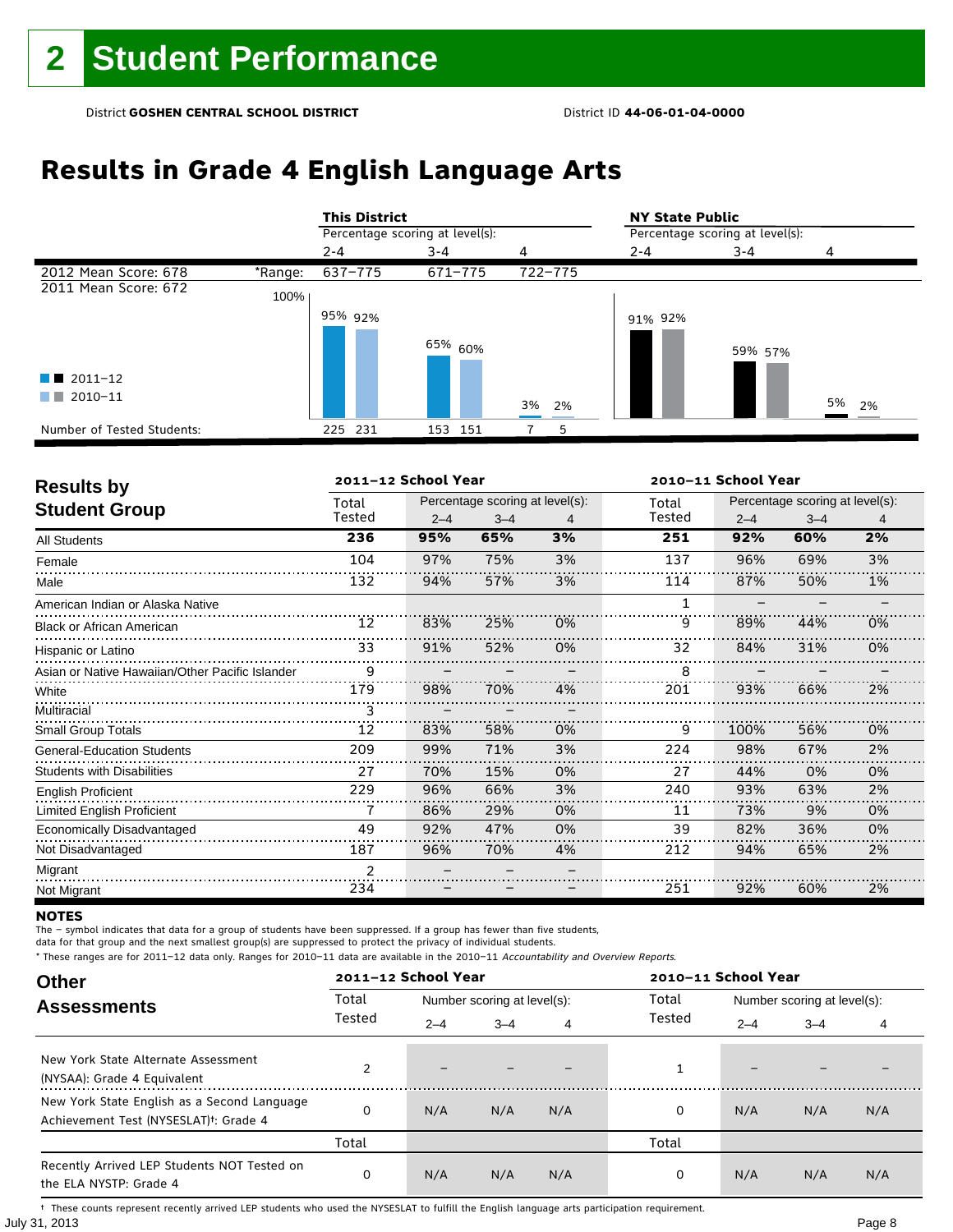# **Results in Grade 4 Mathematics**

|                            |         | <b>This District</b>            |         |          | <b>NY State Public</b>          |         |         |
|----------------------------|---------|---------------------------------|---------|----------|---------------------------------|---------|---------|
|                            |         | Percentage scoring at level(s): |         |          | Percentage scoring at level(s): |         |         |
|                            |         | $2 - 4$                         | $3 - 4$ | 4        | $2 - 4$                         | $3 - 4$ | 4       |
| 2012 Mean Score: 683       | *Range: | 636-800                         | 676-800 | 707-800  |                                 |         |         |
| 2011 Mean Score: 681       | 100%    |                                 |         |          |                                 |         |         |
|                            |         | 97% 95%                         | 59% 62% |          | 95% 94%                         | 69% 67% |         |
| $\blacksquare$ 2011-12     |         |                                 |         |          |                                 |         | 30% 27% |
| 2010-11<br>a katika        |         |                                 |         | 16% 15%  |                                 |         |         |
| Number of Tested Students: |         | 230 237                         | 140 154 | 37<br>38 |                                 |         |         |

| <b>Results by</b>                               | 2011-12 School Year<br>2010-11 School Year |         |         |                                 |        |         |                                 |     |  |
|-------------------------------------------------|--------------------------------------------|---------|---------|---------------------------------|--------|---------|---------------------------------|-----|--|
|                                                 | Total                                      |         |         | Percentage scoring at level(s): | Total  |         | Percentage scoring at level(s): |     |  |
| <b>Student Group</b>                            | Tested                                     | $2 - 4$ | $3 - 4$ | 4                               | Tested | $2 - 4$ | $3 - 4$                         | 4   |  |
| <b>All Students</b>                             | 236                                        | 97%     | 59%     | 16%                             | 249    | 95%     | 62%                             | 15% |  |
| Female                                          | 104                                        | 98%     | 62%     | 13%                             | 136    | 98%     | 63%                             | 17% |  |
| Male                                            | 132                                        | 97%     | 58%     | 18%                             | 113    | 92%     | 60%                             | 13% |  |
| American Indian or Alaska Native                |                                            |         |         |                                 | 1      |         |                                 |     |  |
| <b>Black or African American</b>                | 12                                         | 83%     | 8%      | 0%                              | 9      | 100%    | 67%                             | 11% |  |
| Hispanic or Latino                              | 33                                         | 97%     | 36%     | 3%                              | 32     | 91%     | 38%                             | 0%  |  |
| Asian or Native Hawaiian/Other Pacific Islander | 9                                          |         |         |                                 | 8      |         |                                 |     |  |
| White                                           | 179                                        | 98%     | 67%     | 19%                             | 199    | 95%     | 66%                             | 18% |  |
| Multiracial                                     | 3                                          |         |         |                                 |        |         |                                 |     |  |
| <b>Small Group Totals</b>                       | 12                                         | 100%    | 58%     | 17%                             | 9      | 100%    | 56%                             | 11% |  |
| <b>General-Education Students</b>               | 209                                        | 100%    | 64%     | 18%                             | 223    | 98%     | 67%                             | 17% |  |
| <b>Students with Disabilities</b>               | 27                                         | 78%     | 22%     | 0%                              | 26     | 69%     | 15%                             | 0%  |  |
| <b>English Proficient</b>                       | 229                                        | 97%     | 61%     | 16%                             | 238    | 95%     | 64%                             | 16% |  |
| <b>Limited English Proficient</b>               |                                            | 100%    | 14%     | 0%                              | 11     | 91%     | 9%                              | 0%  |  |
| Economically Disadvantaged                      | 49                                         | 98%     | 41%     | 4%                              | 39     | 90%     | 38%                             | 0%  |  |
| Not Disadvantaged                               | 187                                        | 97%     | 64%     | 19%                             | 210    | 96%     | 66%                             | 18% |  |
| Migrant                                         | $\overline{2}$                             |         |         |                                 |        |         |                                 |     |  |
| Not Migrant                                     | 234                                        |         |         |                                 | 249    | 95%     | 62%                             | 15% |  |

### **NOTES**

The – symbol indicates that data for a group of students have been suppressed. If a group has fewer than five students,

data for that group and the next smallest group(s) are suppressed to protect the privacy of individual students.

| <b>Other</b>                                                       |        | 2011-12 School Year         |         |     | 2010-11 School Year |                             |         |  |
|--------------------------------------------------------------------|--------|-----------------------------|---------|-----|---------------------|-----------------------------|---------|--|
| <b>Assessments</b>                                                 | Total  | Number scoring at level(s): |         |     | Total               | Number scoring at level(s): |         |  |
|                                                                    | Tested | $2 - 4$                     | $3 - 4$ | 4   | Tested              | $2 - 4$                     | $3 - 4$ |  |
| New York State Alternate Assessment<br>(NYSAA): Grade 4 Equivalent |        | $-$                         |         | $-$ |                     | $\qquad \qquad -$           | $-$     |  |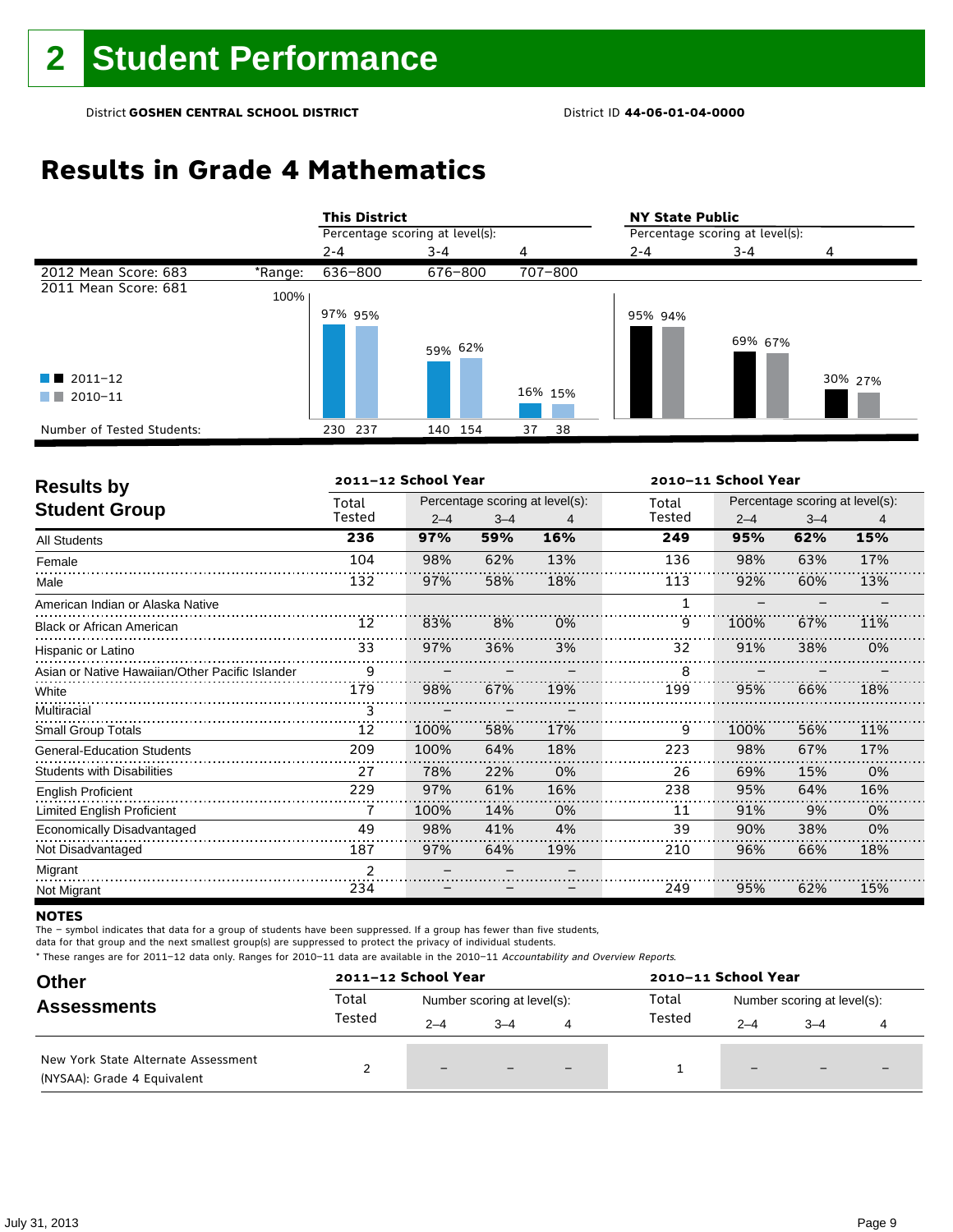# **Results in Grade 4 Science**

|                                             |        | <b>This District</b>            |                    |            | <b>NY State Public</b>          |         |                    |  |
|---------------------------------------------|--------|---------------------------------|--------------------|------------|---------------------------------|---------|--------------------|--|
|                                             |        | Percentage scoring at level(s): |                    |            | Percentage scoring at level(s): |         |                    |  |
|                                             |        | $2 - 4$                         | $3 - 4$            | 4          | $2 - 4$                         | $3 - 4$ |                    |  |
| 2012 Mean Score: 85                         | Range: | $45 - 100$                      | $65 - 100$         | $85 - 100$ |                                 |         |                    |  |
| 2011 Mean Score: 81                         | 100%   | 100% 98%                        | 96% <sub>89%</sub> | 60%<br>49% | 97% 98%                         | 89% 88% | 57% <sub>52%</sub> |  |
| $\blacksquare$ 2011-12<br>2010-11<br>a sa T |        |                                 |                    |            |                                 |         |                    |  |
|                                             |        |                                 |                    |            |                                 |         |                    |  |
| Number of Tested Students:                  |        | 234 241                         | 225 221            | 141 120    |                                 |         |                    |  |

| <b>Results by</b>                               |                | 2011-12 School Year |                                 |     | 2010-11 School Year |         |                                 |     |  |
|-------------------------------------------------|----------------|---------------------|---------------------------------|-----|---------------------|---------|---------------------------------|-----|--|
| <b>Student Group</b>                            | Total          |                     | Percentage scoring at level(s): |     | Total               |         | Percentage scoring at level(s): |     |  |
|                                                 | Tested         | $2 - 4$             | $3 - 4$                         | 4   | Tested              | $2 - 4$ | $3 - 4$                         | 4   |  |
| <b>All Students</b>                             | 235            | 100%                | 96%                             | 60% | 247                 | 98%     | 89%                             | 49% |  |
| Female                                          | 104            | 99%                 | 94%                             | 62% | 136                 | 99%     | 95%                             | 55% |  |
| Male                                            | 131            | 100%                | 97%                             | 59% | 111                 | 95%     | 83%                             | 41% |  |
| American Indian or Alaska Native                |                |                     |                                 |     | 1                   |         |                                 |     |  |
| <b>Black or African American</b>                | 12             | 100%                | 83%                             | 25% | 9                   | 100%    | 78%                             | 56% |  |
| Hispanic or Latino                              | 32             | 97%                 | 88%                             | 38% | 31                  | 94%     | 74%                             | 16% |  |
| Asian or Native Hawaiian/Other Pacific Islander | 9              |                     |                                 |     | 8                   |         |                                 |     |  |
| White                                           | 179            | 100%                | 98%                             | 66% | 198                 | 98%     | 92%                             | 53% |  |
| Multiracial                                     | 3              |                     |                                 |     |                     |         |                                 |     |  |
| <b>Small Group Totals</b>                       | 12             | 100%                | 92%                             | 58% | 9                   | 100%    | 89%                             | 56% |  |
| <b>General-Education Students</b>               | 209            | 100%                | 97%                             | 64% | 222                 | 99%     | 93%                             | 52% |  |
| <b>Students with Disabilities</b>               | 26             | 100%                | 85%                             | 31% | 25                  | 88%     | 56%                             | 20% |  |
| <b>English Proficient</b>                       | 228            | 100%                | 96%                             | 61% | 236                 | 98%     | 91%                             | 51% |  |
| <b>Limited English Proficient</b>               | 7              | 100%                | 86%                             | 14% | 11                  | 91%     | 55%                             | 0%  |  |
| Economically Disadvantaged                      | 49             | 98%                 | 90%                             | 45% | 39                  | 92%     | 72%                             | 15% |  |
| Not Disadvantaged                               | 186            | 100%                | 97%                             | 64% | 208                 | 99%     | 93%                             | 55% |  |
| Migrant                                         | $\overline{2}$ |                     |                                 |     |                     |         |                                 |     |  |
| Not Migrant                                     | 233            |                     |                                 |     | 247                 | 98%     | 89%                             | 49% |  |

### **NOTES**

The – symbol indicates that data for a group of students have been suppressed. If a group has fewer than five students,

data for that group and the next smallest group(s) are suppressed to protect the privacy of individual students.

| <b>Other</b><br><b>Assessments</b>                                 |        | 2011-12 School Year<br>2010-11 School Year |         |                          |        |                             |                          |  |
|--------------------------------------------------------------------|--------|--------------------------------------------|---------|--------------------------|--------|-----------------------------|--------------------------|--|
|                                                                    | Total  | Number scoring at level(s):                |         |                          | Total  | Number scoring at level(s): |                          |  |
|                                                                    | Tested | $2 - 4$                                    | $3 - 4$ | 4                        | Tested | $2 - 4$                     | $3 - 4$                  |  |
| New York State Alternate Assessment<br>(NYSAA): Grade 4 Equivalent |        | -                                          |         | $\overline{\phantom{0}}$ |        | $\qquad \qquad -$           | $\overline{\phantom{0}}$ |  |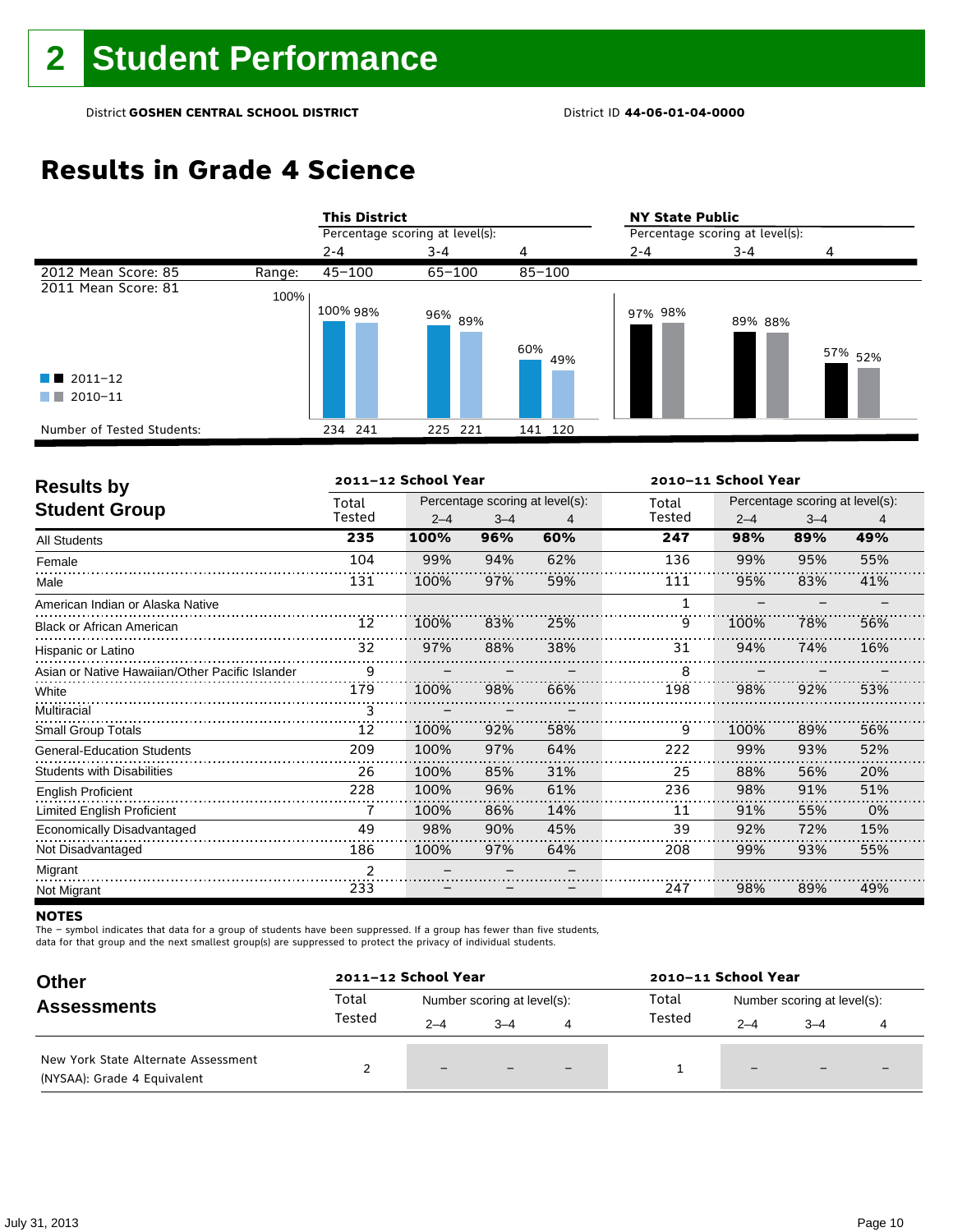# **Results in Grade 5 English Language Arts**

|                            |         | <b>This District</b>            |                    |          | <b>NY State Public</b>          |                    |          |  |
|----------------------------|---------|---------------------------------|--------------------|----------|---------------------------------|--------------------|----------|--|
|                            |         | Percentage scoring at level(s): |                    |          | Percentage scoring at level(s): |                    |          |  |
|                            |         | $2 - 4$                         | 3-4                | 4        | $2 - 4$                         | 3-4                | 4        |  |
| 2012 Mean Score: 672       | *Range: | 648-795                         | 668-795            | 700-795  |                                 |                    |          |  |
| 2011 Mean Score: 671       | 100%    |                                 |                    |          |                                 |                    |          |  |
|                            |         | 92% 93%                         |                    |          | 89% 89%                         |                    |          |  |
|                            |         |                                 | <sup>70%</sup> 66% |          |                                 | 58% <sub>54%</sub> |          |  |
| $\blacksquare$ 2011-12     |         |                                 |                    |          |                                 |                    |          |  |
| 2010-11<br>. .             |         |                                 |                    | 4% 5%    |                                 |                    | 5%<br>4% |  |
| Number of Tested Students: |         | 230 211                         | 174 149            | 12<br>11 |                                 |                    |          |  |

| <b>Results by</b>                               |        | 2011-12 School Year |                                 |    |        |         | 2010-11 School Year             |    |  |  |
|-------------------------------------------------|--------|---------------------|---------------------------------|----|--------|---------|---------------------------------|----|--|--|
| <b>Student Group</b>                            | Total  |                     | Percentage scoring at level(s): |    | Total  |         | Percentage scoring at level(s): |    |  |  |
|                                                 | Tested | $2 - 4$             | $3 - 4$                         | 4  | Tested | $2 - 4$ | $3 - 4$                         | 4  |  |  |
| All Students                                    | 250    | 92%                 | 70%                             | 4% | 227    | 93%     | 66%                             | 5% |  |  |
| Female                                          | 138    | 96%                 | 80%                             | 5% | 112    | 96%     | 71%                             | 6% |  |  |
| Male                                            | 112    | 87%                 | 57%                             | 4% | 115    | 90%     | 61%                             | 4% |  |  |
| American Indian or Alaska Native                |        |                     |                                 |    | 1      |         |                                 |    |  |  |
| <b>Black or African American</b>                | 8      |                     |                                 |    | 8      |         |                                 |    |  |  |
| Hispanic or Latino                              | 32     | 84%                 | 50%                             | 0% | 29     | 76%     | 28%                             | 0% |  |  |
| Asian or Native Hawaiian/Other Pacific Islander | 9      | 100%                | 89%                             | 0% | 8      | 100%    | 88%                             | 0% |  |  |
| White                                           | 200    | 94%                 | 72%                             | 6% | 181    | 96%     | 72%                             | 7% |  |  |
| Multiracial                                     |        |                     |                                 |    |        |         |                                 |    |  |  |
| <b>Small Group Totals</b>                       | 9      | 78%                 | 67%                             | 0% | 9      | 89%     | 33%                             | 0% |  |  |
| <b>General-Education Students</b>               | 221    | 98%                 | 78%                             | 5% | 208    | 96%     | 70%                             | 6% |  |  |
| <b>Students with Disabilities</b>               | 29     | 48%                 | 3%                              | 0% | 19     | 58%     | 21%                             | 0% |  |  |
| <b>English Proficient</b>                       | 242    | 93%                 | 71%                             | 5% | 221    | 94%     | 67%                             | 5% |  |  |
| <b>Limited English Proficient</b>               | 8      | 63%                 | 13%                             | 0% | 6      | 67%     | 0%                              | 0% |  |  |
| Economically Disadvantaged                      | 45     | 78%                 | 44%                             | 2% | 37     | 89%     | 46%                             | 0% |  |  |
| Not Disadvantaged                               | 205    | 95%                 | 75%                             | 5% | 190    | 94%     | 69%                             | 6% |  |  |
| Migrant                                         |        |                     |                                 |    |        |         |                                 |    |  |  |
| Not Migrant                                     | 250    | 92%                 | 70%                             | 4% | 227    | 93%     | 66%                             | 5% |  |  |

### **NOTES**

The – symbol indicates that data for a group of students have been suppressed. If a group has fewer than five students,

data for that group and the next smallest group(s) are suppressed to protect the privacy of individual students.

\* These ranges are for 2011–12 data only. Ranges for 2010–11 data are available in the 2010–11 Accountability and Overview Reports.

| <b>Other</b>                                                                                      |        | 2011-12 School Year<br>2010-11 School Year |                             |     |        |                             |                |             |  |
|---------------------------------------------------------------------------------------------------|--------|--------------------------------------------|-----------------------------|-----|--------|-----------------------------|----------------|-------------|--|
| <b>Assessments</b>                                                                                | Total  |                                            | Number scoring at level(s): |     | Total  | Number scoring at level(s): |                |             |  |
|                                                                                                   | Tested | $2 - 4$                                    | $3 - 4$                     | 4   | Tested | $2 - 4$                     | $3 - 4$        | 4           |  |
| New York State Alternate Assessment<br>(NYSAA): Grade 5 Equivalent                                |        |                                            |                             |     | 5      | 5                           | $\overline{4}$ | $\mathbf 0$ |  |
| New York State English as a Second Language<br>Achievement Test (NYSESLAT) <sup>+</sup> : Grade 5 | O      | N/A                                        | N/A                         | N/A |        | N/A                         | N/A            | N/A         |  |
|                                                                                                   | Total  |                                            |                             |     | Total  |                             |                |             |  |
| Recently Arrived LEP Students NOT Tested on<br>the ELA NYSTP: Grade 5                             | 0      | N/A                                        | N/A                         | N/A |        | N/A                         | N/A            | N/A         |  |

July 31, 2013 Page 11 † These counts represent recently arrived LEP students who used the NYSESLAT to fulfill the English language arts participation requirement.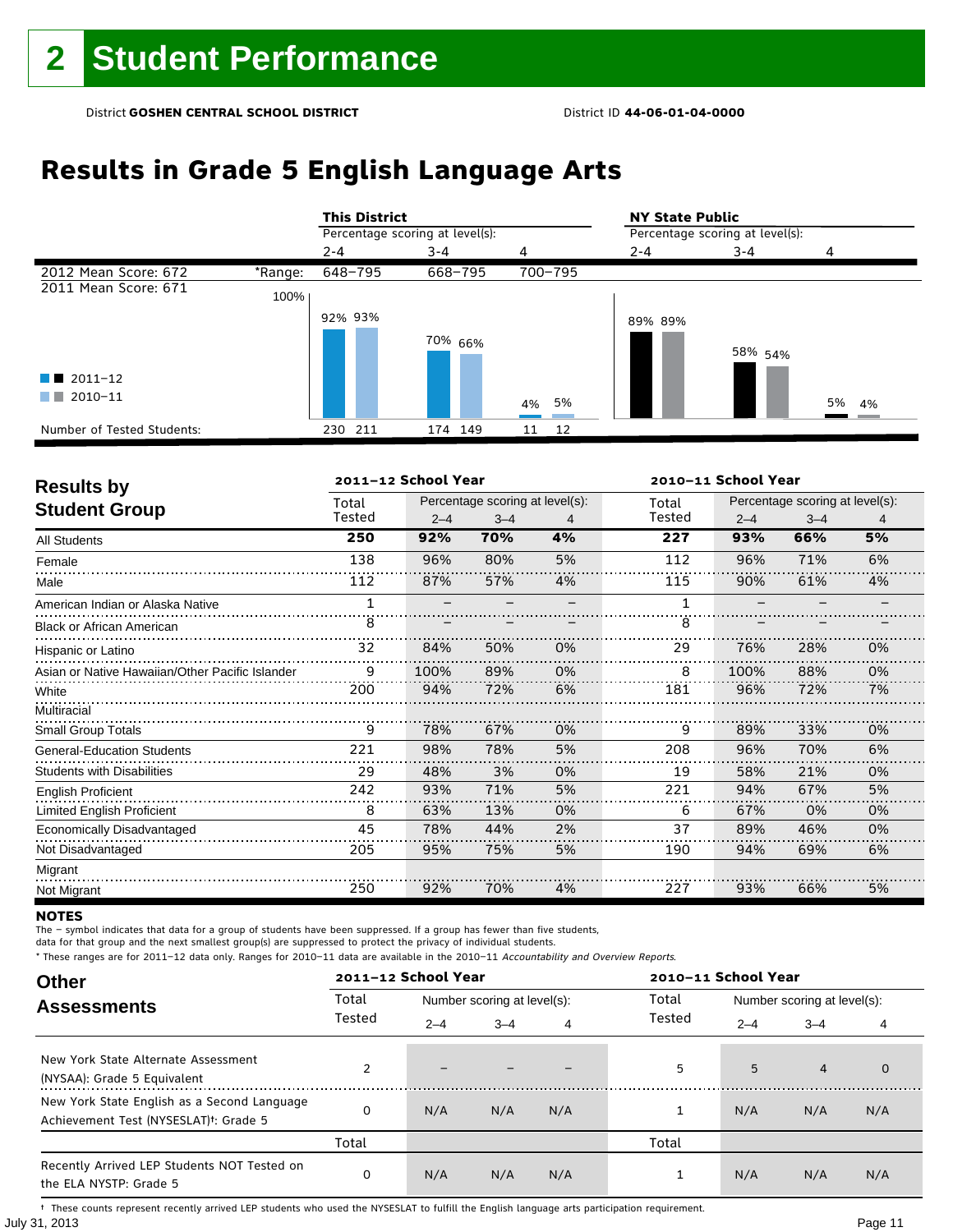# **Results in Grade 5 Mathematics**

|                            |         | <b>This District</b>            |            |          | <b>NY State Public</b>          |         |                    |  |
|----------------------------|---------|---------------------------------|------------|----------|---------------------------------|---------|--------------------|--|
|                            |         | Percentage scoring at level(s): |            |          | Percentage scoring at level(s): |         |                    |  |
|                            |         | $2 - 4$                         | $3 - 4$    | 4        | 2-4                             | $3 - 4$ |                    |  |
| 2012 Mean Score: 689       | *Range: | 640-780                         | 676-780    | 707-780  |                                 |         |                    |  |
| 2011 Mean Score: 691       | 100%    |                                 |            |          |                                 |         |                    |  |
|                            |         | 95% 96%                         |            |          | 93% 94%                         |         |                    |  |
|                            |         |                                 | 76% 76%    |          |                                 | 67% 66% |                    |  |
| $\blacksquare$ 2011-12     |         |                                 |            | 30% 23%  |                                 |         | <sup>28%</sup> 23% |  |
| 2010-11<br>a sa T          |         |                                 |            |          |                                 |         |                    |  |
| Number of Tested Students: |         | 237 219                         | 173<br>189 | 52<br>75 |                                 |         |                    |  |

| <b>Results by</b>                               |        | 2011-12 School Year |         | 2010-11 School Year             |        |                                 |         |     |  |
|-------------------------------------------------|--------|---------------------|---------|---------------------------------|--------|---------------------------------|---------|-----|--|
|                                                 | Total  |                     |         | Percentage scoring at level(s): | Total  | Percentage scoring at level(s): |         |     |  |
| <b>Student Group</b>                            | Tested | $2 - 4$             | $3 - 4$ | 4                               | Tested | $2 - 4$                         | $3 - 4$ | 4   |  |
| <b>All Students</b>                             | 250    | 95%                 | 76%     | 30%                             | 228    | 96%                             | 76%     | 23% |  |
| Female                                          | 139    | 99%                 | 83%     | 30%                             | 113    | 98%                             | 77%     | 19% |  |
| Male                                            | 111    | 90%                 | 66%     | 30%                             | 115    | 94%                             | 75%     | 26% |  |
| American Indian or Alaska Native                |        |                     |         |                                 | 1      |                                 |         |     |  |
| <b>Black or African American</b>                |        |                     |         |                                 | 8      |                                 |         |     |  |
| Hispanic or Latino                              | 32     | 88%                 | 59%     | 19%                             | 29     | 93%                             | 48%     | 10% |  |
| Asian or Native Hawaiian/Other Pacific Islander | 10     | 100%                | 90%     | 30%                             | 9      | 100%                            | 89%     | 0%  |  |
| White                                           | 200    | 96%                 | 78%     | 31%                             | 181    | 97%                             | 81%     | 27% |  |
| Multiracial                                     |        |                     |         |                                 |        |                                 |         |     |  |
| <b>Small Group Totals</b>                       | 8      | 100%                | 75%     | 50%                             | 9      | 89%                             | 56%     | 0%  |  |
| <b>General-Education Students</b>               | 222    | 100%                | 84%     | 33%                             | 209    | 99%                             | 80%     | 24% |  |
| <b>Students with Disabilities</b>               | 28     | 57%                 | 7%      | 7%                              | 19     | 63%                             | 26%     | 11% |  |
| <b>English Proficient</b>                       | 241    | 95%                 | 78%     | 31%                             | 221    | 96%                             | 78%     | 24% |  |
| Limited English Proficient                      | 9      | 78%                 | 11%     | 0%                              |        | 86%                             | 14%     | 0%  |  |
| Economically Disadvantaged                      | 45     | 91%                 | 56%     | 7%                              | 37     | 95%                             | 51%     | 16% |  |
| Not Disadvantaged                               | 205    | 96%                 | 80%     | 35%                             | 191    | 96%                             | 81%     | 24% |  |
| Migrant                                         |        |                     |         |                                 |        |                                 |         |     |  |
| Not Migrant                                     | 250    | 95%                 | 76%     | 30%                             | 228    | 96%                             | 76%     | 23% |  |

### **NOTES**

The – symbol indicates that data for a group of students have been suppressed. If a group has fewer than five students,

data for that group and the next smallest group(s) are suppressed to protect the privacy of individual students.

| <b>Other</b><br><b>Assessments</b>                                 |        | 2011-12 School Year         |         |   | 2010-11 School Year                  |         |         |  |  |
|--------------------------------------------------------------------|--------|-----------------------------|---------|---|--------------------------------------|---------|---------|--|--|
|                                                                    | Total  | Number scoring at level(s): |         |   | Total<br>Number scoring at level(s): |         |         |  |  |
|                                                                    | Tested | $2 - 4$                     | $3 - 4$ | 4 | Tested                               | $2 - 4$ | $3 - 4$ |  |  |
| New York State Alternate Assessment<br>(NYSAA): Grade 5 Equivalent |        | $-$                         |         |   | 5                                    | 5       |         |  |  |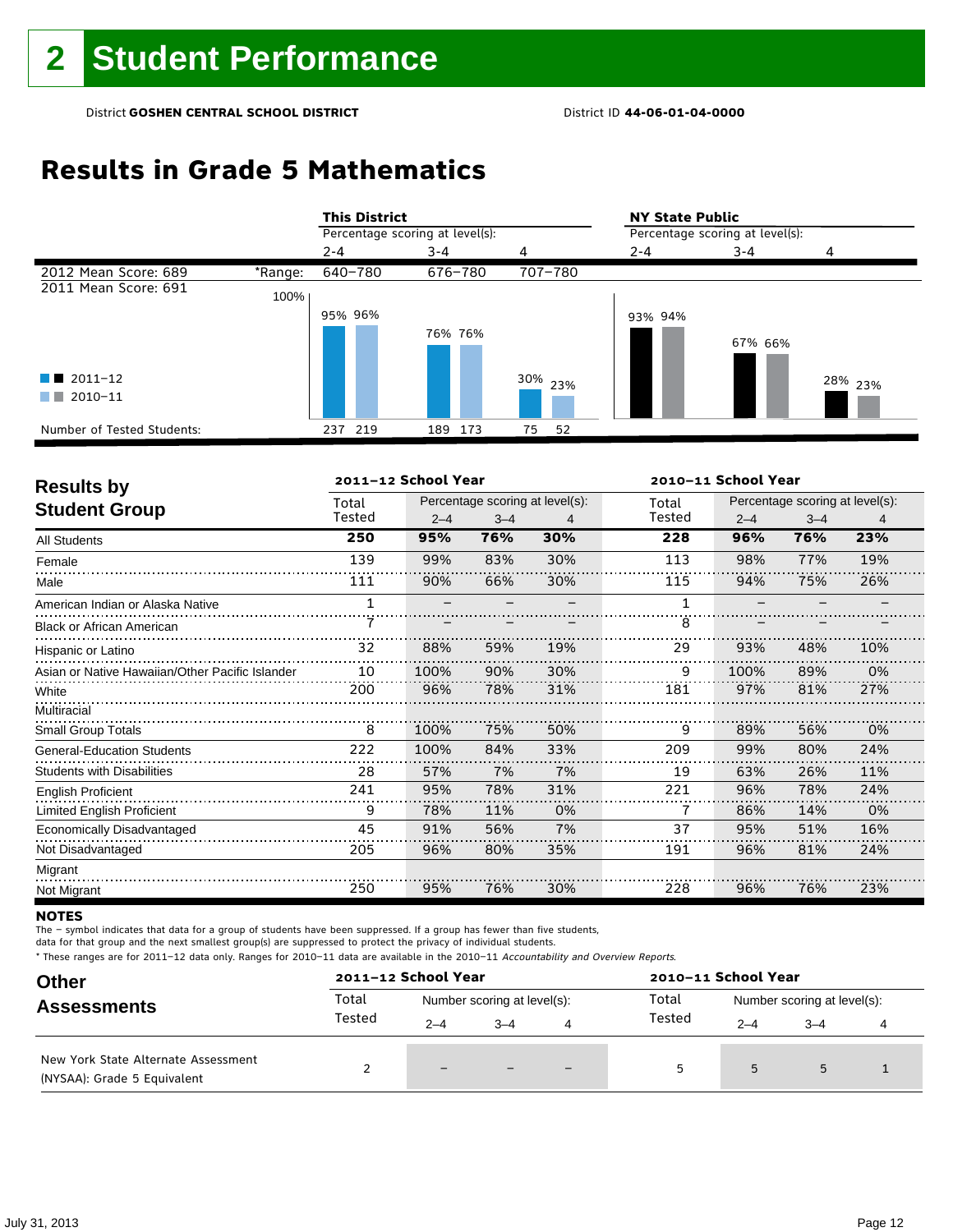# **Results in Grade 6 English Language Arts**

|                            |         | <b>This District</b>            |            |          | <b>NY State Public</b>          |         |          |  |  |
|----------------------------|---------|---------------------------------|------------|----------|---------------------------------|---------|----------|--|--|
|                            |         | Percentage scoring at level(s): |            |          | Percentage scoring at level(s): |         |          |  |  |
|                            |         | $2 - 4$                         | $3 - 4$    | 4        | $2 - 4$                         | 3-4     | 4        |  |  |
| 2012 Mean Score: 668       | *Range: | 644-785                         | 662-785    | 694-785  |                                 |         |          |  |  |
| 2011 Mean Score: 664       | 100%    |                                 |            |          |                                 |         |          |  |  |
|                            |         | 96% 90%                         | 70%<br>59% |          | 89% 88%                         | 56% 56% |          |  |  |
| $\blacksquare$ 2011-12     |         |                                 |            |          |                                 |         |          |  |  |
| 2010-11<br>a sa n          |         |                                 |            | 4%<br>2% |                                 |         | 4%<br>2% |  |  |
| Number of Tested Students: |         | 197<br>224                      | 164 130    | 9<br>4   |                                 |         |          |  |  |

| <b>Results by</b>                               |              | 2011-12 School Year |                                 |    | 2010-11 School Year |                                 |         |    |  |  |
|-------------------------------------------------|--------------|---------------------|---------------------------------|----|---------------------|---------------------------------|---------|----|--|--|
|                                                 | Total        |                     | Percentage scoring at level(s): |    | Total               | Percentage scoring at level(s): |         |    |  |  |
| <b>Student Group</b>                            | Tested       | $2 - 4$             | $3 - 4$                         | 4  | Tested              | $2 - 4$                         | $3 - 4$ | 4  |  |  |
| All Students                                    | 233          | 96%                 | 70%                             | 2% | 220                 | 90%                             | 59%     | 4% |  |  |
| Female                                          | 111          | 99%                 | 77%                             | 2% | 105                 | 92%                             | 69%     | 5% |  |  |
| Male                                            | 122          | 93%                 | 64%                             | 2% | 115                 | 87%                             | 50%     | 3% |  |  |
| American Indian or Alaska Native                |              |                     |                                 |    |                     |                                 |         |    |  |  |
| <b>Black or African American</b>                | 9            | 100%                | 56%                             | 0% | 5                   | 60%                             | 40%     | 0% |  |  |
| Hispanic or Latino                              | 35           | 89%                 | 49%                             | 0% | 33                  | 85%                             | 33%     | 0% |  |  |
| Asian or Native Hawaiian/Other Pacific Islander | 8            |                     |                                 |    |                     | 100%                            | 71%     | 0% |  |  |
| White                                           | 180          | 98%                 | 76%                             | 2% | 175                 | 91%                             | 64%     | 5% |  |  |
| Multiracial                                     |              |                     |                                 |    |                     |                                 |         |    |  |  |
| <b>Small Group Totals</b>                       | 9            | 89%                 | 67%                             | 0% |                     |                                 |         |    |  |  |
| <b>General-Education Students</b>               | 206          | 100%                | 77%                             | 2% | 192                 | 96%                             | 66%     | 5% |  |  |
| <b>Students with Disabilities</b>               | 27           | 67%                 | 22%                             | 0% | 28                  | 43%                             | 14%     | 0% |  |  |
| <b>English Proficient</b>                       | 232          |                     |                                 |    | 217                 |                                 |         |    |  |  |
| Limited English Proficient                      |              |                     |                                 |    | 3                   |                                 |         |    |  |  |
| Economically Disadvantaged                      | 47           | 94%                 | 57%                             | 0% | 41                  | 83%                             | 39%     | 0% |  |  |
| Not Disadvantaged                               | 186          | 97%                 | 74%                             | 2% | 179                 | 91%                             | 64%     | 5% |  |  |
| Migrant                                         | $\mathbf{1}$ |                     |                                 |    |                     |                                 |         |    |  |  |
| Not Migrant                                     | 232          |                     |                                 |    | 220                 | 90%                             | 59%     | 4% |  |  |

### **NOTES**

The – symbol indicates that data for a group of students have been suppressed. If a group has fewer than five students,

data for that group and the next smallest group(s) are suppressed to protect the privacy of individual students.

\* These ranges are for 2011–12 data only. Ranges for 2010–11 data are available in the 2010–11 Accountability and Overview Reports.

| <b>Other</b>                                                                                      |        | 2011-12 School Year<br>2010-11 School Year |                             |     |        |                             |         |     |
|---------------------------------------------------------------------------------------------------|--------|--------------------------------------------|-----------------------------|-----|--------|-----------------------------|---------|-----|
| <b>Assessments</b>                                                                                | Total  |                                            | Number scoring at level(s): |     | Total  | Number scoring at level(s): |         |     |
|                                                                                                   | Tested | $2 - 4$                                    | $3 - 4$                     | 4   | Tested | $2 - 4$                     | $3 - 4$ | 4   |
| New York State Alternate Assessment<br>(NYSAA): Grade 6 Equivalent                                | 5      | 5                                          | 3                           | 3   | 2      | -                           |         |     |
| New York State English as a Second Language<br>Achievement Test (NYSESLAT) <sup>†</sup> : Grade 6 |        | N/A                                        | N/A                         | N/A | 0      | N/A                         | N/A     | N/A |
|                                                                                                   | Total  |                                            |                             |     | Total  |                             |         |     |
| Recently Arrived LEP Students NOT Tested on<br>the ELA NYSTP: Grade 6                             | 0      | N/A                                        | N/A                         | N/A | 0      | N/A                         | N/A     | N/A |

July 31, 2013 Page 13 † These counts represent recently arrived LEP students who used the NYSESLAT to fulfill the English language arts participation requirement.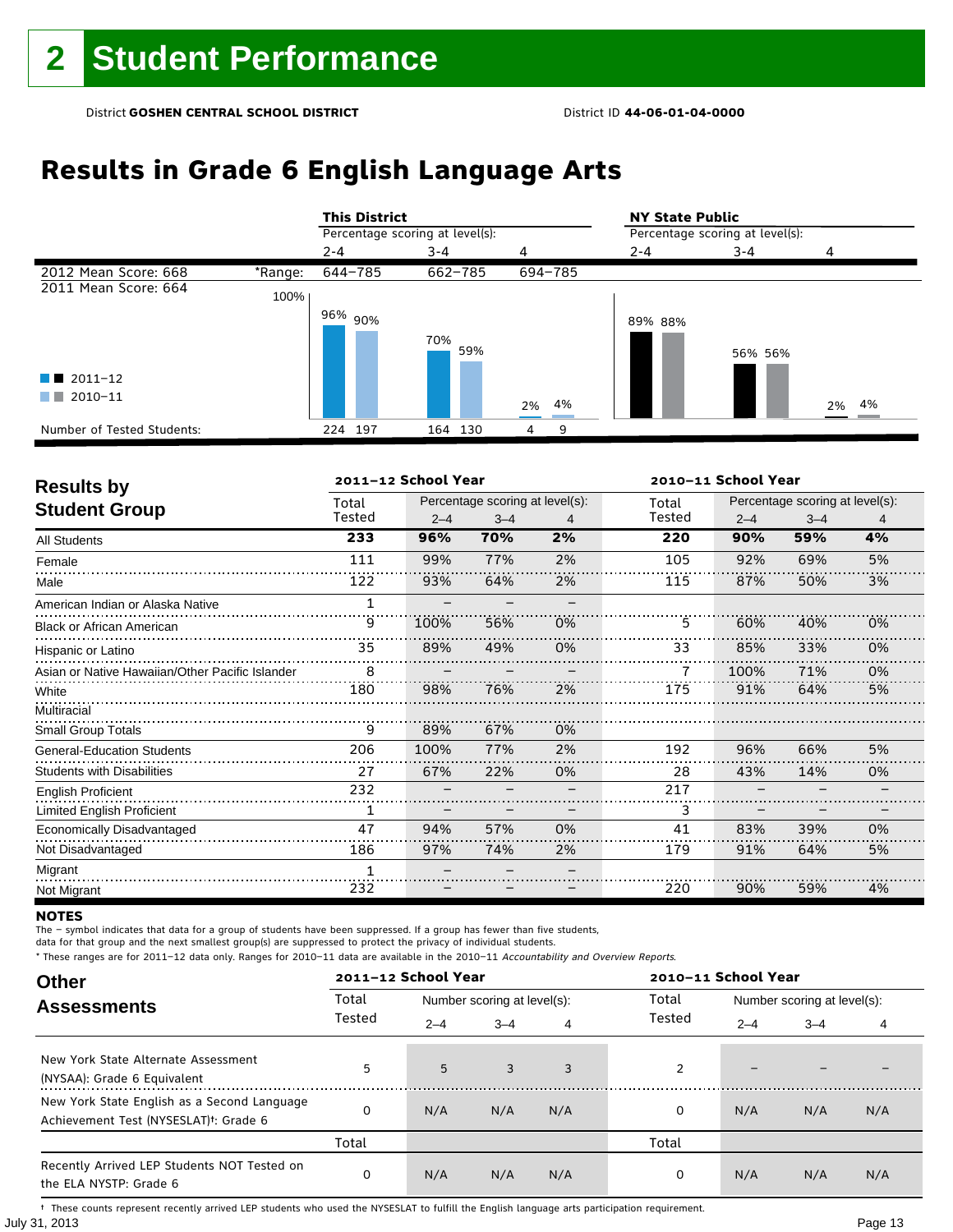# **Results in Grade 6 Mathematics**

|                                           |         | <b>This District</b>            |            |            | <b>NY State Public</b>          |         |                    |  |
|-------------------------------------------|---------|---------------------------------|------------|------------|---------------------------------|---------|--------------------|--|
|                                           |         | Percentage scoring at level(s): |            |            | Percentage scoring at level(s): |         |                    |  |
|                                           |         | $2 - 4$                         | $3 - 4$    | 4          | $2 - 4$                         | $3 - 4$ |                    |  |
| 2012 Mean Score: 692                      | *Range: | 640-780                         | 674-780    | 700-780    |                                 |         |                    |  |
| 2011 Mean Score: 682                      | 100%    |                                 |            |            |                                 |         |                    |  |
| $\blacksquare$ 2011-12<br>2010-11<br>a ka |         | 97% 93%                         | 79%<br>68% | 42%<br>23% | 92% 92%                         | 65% 63% | 31% <sub>26%</sub> |  |
| Number of Tested Students:                |         | 228 203                         | 184 149    | 99<br>51   |                                 |         |                    |  |

| <b>Results by</b>                               | 2011-12 School Year |         |         |                                 |        |         | 2010-11 School Year             |     |  |  |
|-------------------------------------------------|---------------------|---------|---------|---------------------------------|--------|---------|---------------------------------|-----|--|--|
|                                                 | Total               |         |         | Percentage scoring at level(s): | Total  |         | Percentage scoring at level(s): |     |  |  |
| <b>Student Group</b>                            | Tested              | $2 - 4$ | $3 - 4$ | 4                               | Tested | $2 - 4$ | $3 - 4$                         | 4   |  |  |
| <b>All Students</b>                             | 234                 | 97%     | 79%     | 42%                             | 219    | 93%     | 68%                             | 23% |  |  |
| Female                                          | 110                 | 98%     | 83%     | 40%                             | 105    | 94%     | 73%                             | 27% |  |  |
| Male                                            | 124                 | 97%     | 75%     | 44%                             | 114    | 91%     | 63%                             | 20% |  |  |
| American Indian or Alaska Native                | 1                   |         |         |                                 |        |         |                                 |     |  |  |
| <b>Black or African American</b>                | 9                   | 100%    | 56%     | 11%                             | 5      | 40%     | 20%                             | 20% |  |  |
| Hispanic or Latino                              | 35                  | 97%     | 63%     | 17%                             | 33     | 97%     | 45%                             | 3%  |  |  |
| Asian or Native Hawaiian/Other Pacific Islander | 8                   |         |         |                                 |        | 100%    | 71%                             | 71% |  |  |
| White                                           | 181                 | 97%     | 82%     | 48%                             | 174    | 93%     | 74%                             | 25% |  |  |
| Multiracial                                     |                     |         |         |                                 |        |         |                                 |     |  |  |
| <b>Small Group Totals</b>                       | 9                   | 100%    | 89%     | 67%                             |        |         |                                 |     |  |  |
| <b>General-Education Students</b>               | 208                 | 100%    | 83%     | 46%                             | 191    | 98%     | 75%                             | 27% |  |  |
| <b>Students with Disabilities</b>               | 26                  | 81%     | 42%     | 15%                             | 28     | 54%     | 18%                             | 0%  |  |  |
| <b>English Proficient</b>                       | 233                 |         |         |                                 | 216    |         |                                 |     |  |  |
| <b>Limited English Proficient</b>               |                     |         |         |                                 | 3      |         |                                 |     |  |  |
| Economically Disadvantaged                      | 48                  | 96%     | 60%     | 27%                             | 41     | 88%     | 39%                             | 2%  |  |  |
| Not Disadvantaged                               | 186                 | 98%     | 83%     | 46%                             | 178    | 94%     | 75%                             | 28% |  |  |
| Migrant                                         | $\mathbf{1}$        |         |         |                                 |        |         |                                 |     |  |  |
| Not Migrant                                     | 233                 |         |         |                                 | 219    | 93%     | 68%                             | 23% |  |  |

### **NOTES**

The – symbol indicates that data for a group of students have been suppressed. If a group has fewer than five students,

data for that group and the next smallest group(s) are suppressed to protect the privacy of individual students.

| <b>Other</b><br><b>Assessments</b>                                 |        | 2011-12 School Year         |                |   |        | 2010-11 School Year         |         |  |  |
|--------------------------------------------------------------------|--------|-----------------------------|----------------|---|--------|-----------------------------|---------|--|--|
|                                                                    | Total  | Number scoring at level(s): |                |   | Total  | Number scoring at level(s): |         |  |  |
|                                                                    | Tested | $2 - 4$                     | $3 - 4$        | 4 | Tested | $2 - 4$                     | $3 - 4$ |  |  |
| New York State Alternate Assessment<br>(NYSAA): Grade 6 Equivalent | 5      | 5                           | $\overline{4}$ |   |        | $-$                         |         |  |  |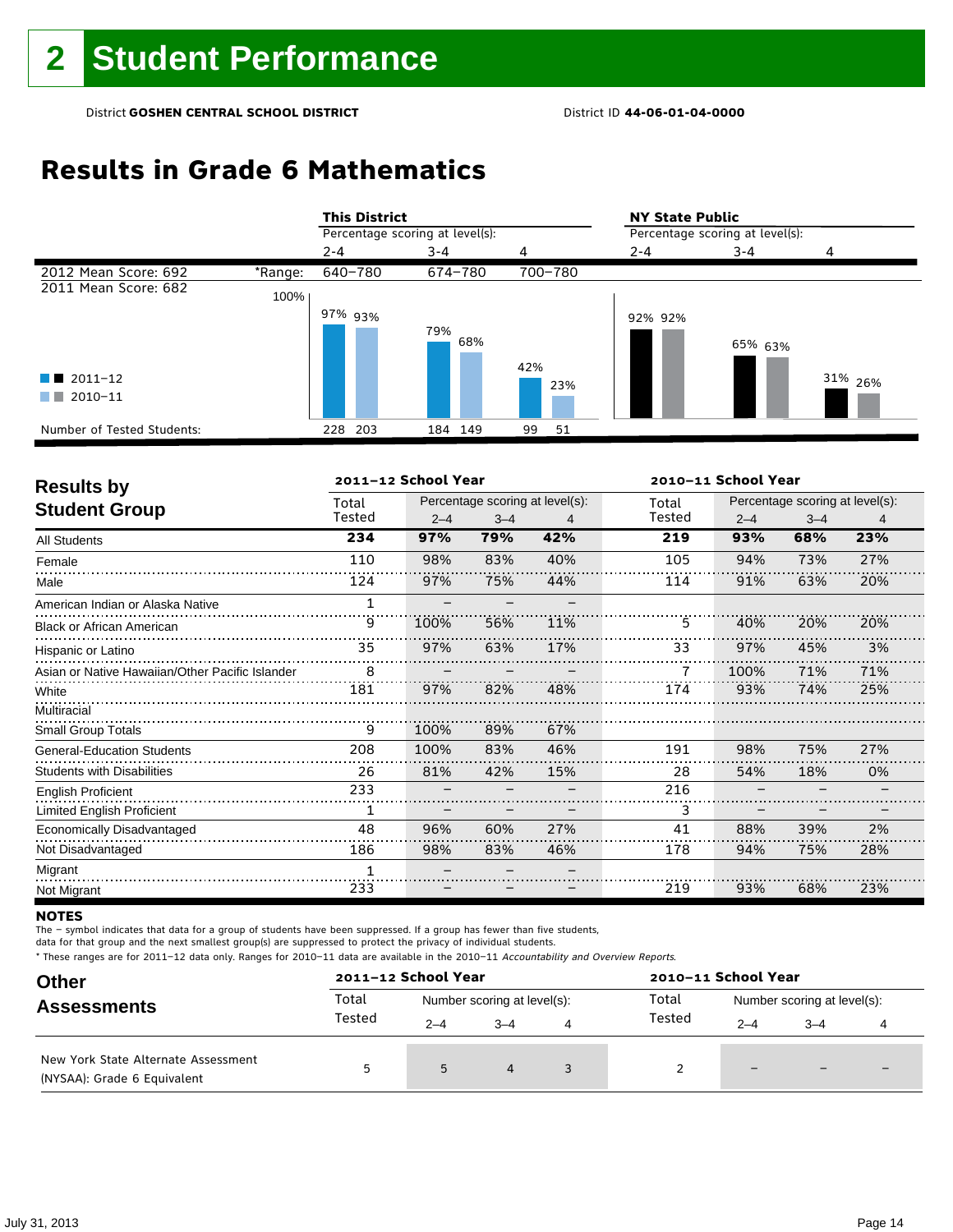# **Results in Grade 7 English Language Arts**

|                            |         | <b>This District</b>            |            |          | <b>NY State Public</b><br>Percentage scoring at level(s): |         |       |  |
|----------------------------|---------|---------------------------------|------------|----------|-----------------------------------------------------------|---------|-------|--|
|                            |         | Percentage scoring at level(s): |            |          |                                                           |         |       |  |
|                            |         | $2 - 4$                         | $3 - 4$    | 4        | $2 - 4$                                                   | 3-4     | 4     |  |
| 2012 Mean Score: 670       | *Range: | 642-790                         | 665-790    | 698-790  |                                                           |         |       |  |
| 2011 Mean Score: 671       | 100%    |                                 |            |          |                                                           |         |       |  |
|                            |         | 96% 95%                         |            |          | 92% 91%                                                   |         |       |  |
|                            |         |                                 | 67% 64%    |          |                                                           | 52% 48% |       |  |
| $\blacksquare$ 2011-12     |         |                                 |            |          |                                                           |         |       |  |
| 2010-11<br>a sa Ta         |         |                                 |            | 9%<br>4% |                                                           |         | 4% 4% |  |
| Number of Tested Students: |         | 201<br>207                      | 136<br>143 | 18<br>8  |                                                           |         |       |  |

| <b>Results by</b>                               |        | 2011-12 School Year |                                 |    |        | 2010-11 School Year |                                 |     |  |
|-------------------------------------------------|--------|---------------------|---------------------------------|----|--------|---------------------|---------------------------------|-----|--|
|                                                 | Total  |                     | Percentage scoring at level(s): |    | Total  |                     | Percentage scoring at level(s): |     |  |
| <b>Student Group</b>                            | Tested | $2 - 4$             | $3 - 4$                         | 4  | Tested | $2 - 4$             | $3 - 4$                         | 4   |  |
| <b>All Students</b>                             | 215    | 96%                 | 67%                             | 4% | 211    | 95%                 | 64%                             | 9%  |  |
| Female                                          | 103    | 99%                 | 75%                             | 4% | 113    | 98%                 | 67%                             | 14% |  |
| Male                                            | 112    | 94%                 | 59%                             | 4% | 98     | 92%                 | 61%                             | 2%  |  |
| American Indian or Alaska Native                |        |                     |                                 |    |        |                     |                                 |     |  |
| <b>Black or African American</b>                | 4      |                     |                                 |    | 11     | 100%                | 55%                             | 0%  |  |
| Hispanic or Latino                              | 32     | 97%                 | 44%                             | 0% | 30     | 87%                 | 50%                             | 10% |  |
| Asian or Native Hawaiian/Other Pacific Islander | 8      | 100%                | 75%                             | 0% | 10     | 100%                | 60%                             | 10% |  |
| White                                           | 170    | 96%                 | 71%                             | 5% | 160    | 96%                 | 68%                             | 9%  |  |
| Multiracial                                     | 1      |                     |                                 |    |        |                     |                                 |     |  |
| <b>Small Group Totals</b>                       | 5      | 100%                | 60%                             | 0% |        |                     |                                 |     |  |
| <b>General-Education Students</b>               | 192    | 99%                 | 72%                             | 4% | 181    | 99%                 | 71%                             | 10% |  |
| <b>Students with Disabilities</b>               | 23     | 70%                 | 17%                             | 0% | 30     | 70%                 | 27%                             | 0%  |  |
| <b>English Proficient</b>                       | 213    |                     |                                 |    | 206    | 96%                 | 66%                             | 9%  |  |
| Limited English Proficient                      | 2      |                     |                                 |    | 5      | 80%                 | 0%                              | 0%  |  |
| Economically Disadvantaged                      | 41     | 98%                 | 49%                             | 0% | 34     | 97%                 | 56%                             | 3%  |  |
| Not Disadvantaged                               | 174    | 96%                 | 71%                             | 5% | 177    | 95%                 | 66%                             | 10% |  |
| Migrant                                         | 1      |                     |                                 |    |        |                     |                                 |     |  |
| Not Migrant                                     | 214    |                     |                                 |    | 211    | 95%                 | 64%                             | 9%  |  |

### **NOTES**

The – symbol indicates that data for a group of students have been suppressed. If a group has fewer than five students,

data for that group and the next smallest group(s) are suppressed to protect the privacy of individual students.

\* These ranges are for 2011–12 data only. Ranges for 2010–11 data are available in the 2010–11 Accountability and Overview Reports.

| <b>Other</b>                                                                                      |        | 2011-12 School Year |                                      |     | 2010-11 School Year |                             |         |     |  |
|---------------------------------------------------------------------------------------------------|--------|---------------------|--------------------------------------|-----|---------------------|-----------------------------|---------|-----|--|
| <b>Assessments</b>                                                                                | Total  |                     | Total<br>Number scoring at level(s): |     |                     | Number scoring at level(s): |         |     |  |
|                                                                                                   | Tested | $2 - 4$             | $3 - 4$                              | 4   | Tested              | $2 - 4$                     | $3 - 4$ | 4   |  |
| New York State Alternate Assessment<br>(NYSAA): Grade 7 Equivalent                                | 4      |                     |                                      |     | 0                   |                             |         |     |  |
| New York State English as a Second Language<br>Achievement Test (NYSESLAT) <sup>t</sup> : Grade 7 |        | N/A                 | N/A                                  | N/A | 0                   | N/A                         | N/A     | N/A |  |
|                                                                                                   | Total  |                     |                                      |     | Total               |                             |         |     |  |
| Recently Arrived LEP Students NOT Tested on<br>the ELA NYSTP: Grade 7                             | 0      | N/A                 | N/A                                  | N/A | 0                   | N/A                         | N/A     | N/A |  |

July 31, 2013 Page 15 † These counts represent recently arrived LEP students who used the NYSESLAT to fulfill the English language arts participation requirement.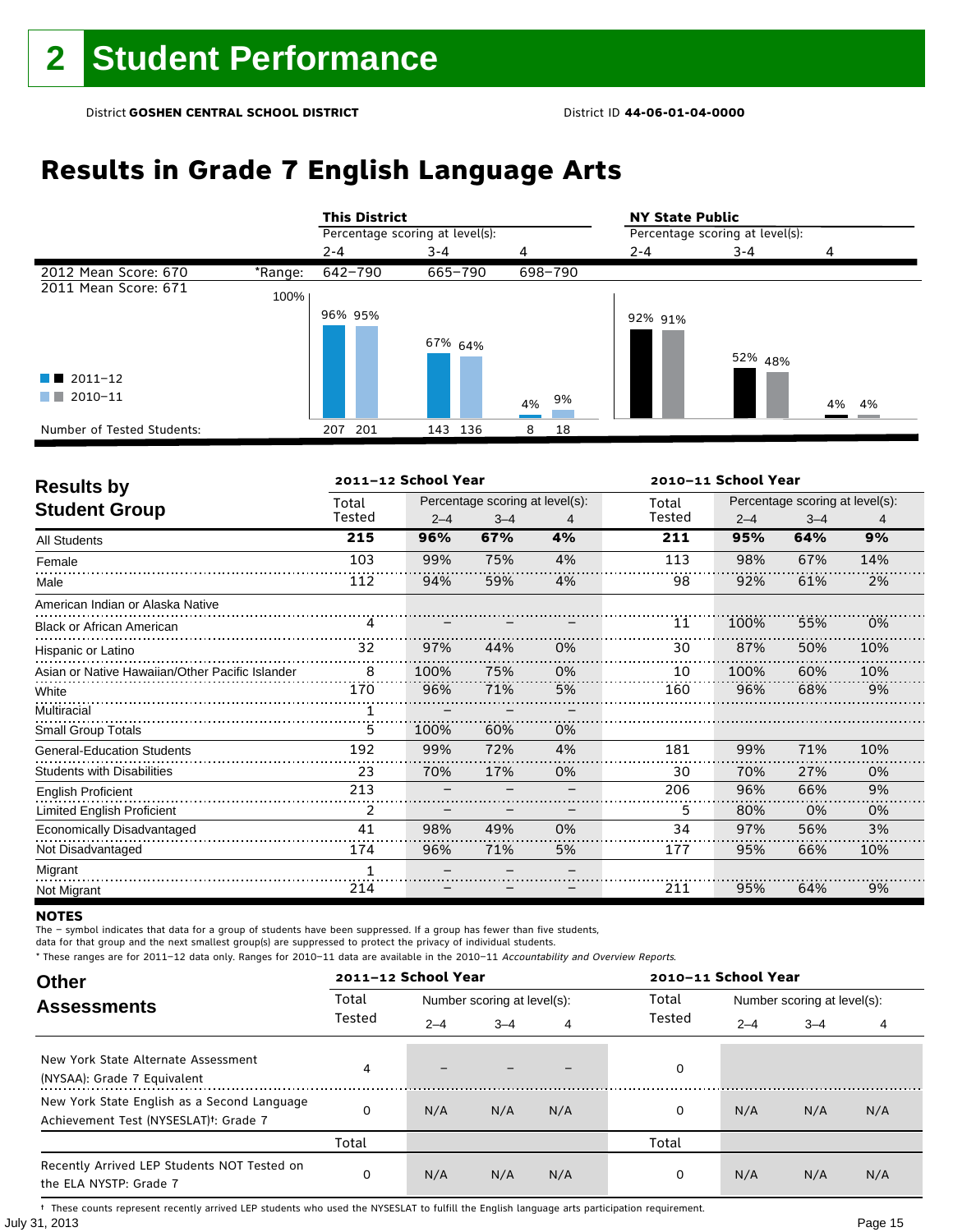# **Results in Grade 7 Mathematics**

|                            |         | <b>This District</b>            |         |          | <b>NY State Public</b>          |         |         |  |
|----------------------------|---------|---------------------------------|---------|----------|---------------------------------|---------|---------|--|
|                            |         | Percentage scoring at level(s): |         |          | Percentage scoring at level(s): |         |         |  |
|                            |         | $2 - 4$                         | $3 - 4$ | 4        | $3 - 4$<br>2-4                  |         |         |  |
| 2012 Mean Score: 681       | *Range: | 639-800                         | 670-800 | 694-800  |                                 |         |         |  |
| 2011 Mean Score: 683       | 100%    |                                 |         |          |                                 |         |         |  |
|                            |         | 94% 96%                         |         |          | 91% 92%                         |         |         |  |
|                            |         |                                 | 73% 74% |          |                                 | 65% 65% |         |  |
| $\blacksquare$ 2011-12     |         |                                 |         | 32% 31%  |                                 |         | 31% 30% |  |
| 2010-11<br>a sa T          |         |                                 |         |          |                                 |         |         |  |
| Number of Tested Students: |         | 201 202                         | 156 155 | 69<br>65 |                                 |         |         |  |

| <b>Results by</b>                               |              | 2011-12 School Year |         |                                 | 2010-11 School Year |     |                                                                                                                                                                                                                                                                                                    |     |
|-------------------------------------------------|--------------|---------------------|---------|---------------------------------|---------------------|-----|----------------------------------------------------------------------------------------------------------------------------------------------------------------------------------------------------------------------------------------------------------------------------------------------------|-----|
|                                                 | Total        |                     |         | Percentage scoring at level(s): | Total               |     | Percentage scoring at level(s):<br>$2 - 4$<br>$3 - 4$<br>4<br>74%<br>31%<br>96%<br>97%<br>81%<br>35%<br>95%<br>65%<br>27%<br>100%<br>82%<br>18%<br>90%<br>53%<br>17%<br>50%<br>100%<br>90%<br>97%<br>33%<br>76%<br>98%<br>82%<br>34%<br>83%<br>23%<br>10%<br>97%<br>75%<br>32%<br>60%<br>40%<br>0% |     |
| <b>Student Group</b>                            | Tested       | $2 - 4$             | $3 - 4$ | 4                               | Tested              |     |                                                                                                                                                                                                                                                                                                    |     |
| <b>All Students</b>                             | 214          | 94%                 | 73%     | 32%                             | 210                 |     |                                                                                                                                                                                                                                                                                                    |     |
| Female                                          | 102          | 94%                 | 75%     | 41%                             | 113                 |     |                                                                                                                                                                                                                                                                                                    |     |
| Male                                            | 112          | 94%                 | 71%     | 24%                             | 97                  |     |                                                                                                                                                                                                                                                                                                    |     |
| American Indian or Alaska Native                |              |                     |         |                                 |                     |     |                                                                                                                                                                                                                                                                                                    |     |
| <b>Black or African American</b>                | 4            |                     |         |                                 | 11                  |     |                                                                                                                                                                                                                                                                                                    |     |
| Hispanic or Latino                              | 31           | 94%                 | 55%     | 6%                              | 30                  |     |                                                                                                                                                                                                                                                                                                    |     |
| Asian or Native Hawaiian/Other Pacific Islander | 8            | 100%                | 75%     | 75%                             | 10                  |     |                                                                                                                                                                                                                                                                                                    |     |
| White                                           | 170          | 95%                 | 76%     | 35%                             | 159                 |     |                                                                                                                                                                                                                                                                                                    |     |
| Multiracial                                     | $\mathbf{1}$ |                     |         |                                 |                     |     |                                                                                                                                                                                                                                                                                                    |     |
| <b>Small Group Totals</b>                       | 5            | 60%                 | 60%     | 20%                             |                     |     |                                                                                                                                                                                                                                                                                                    |     |
| <b>General-Education Students</b>               | 190          | 98%                 | 79%     | 35%                             | 180                 |     |                                                                                                                                                                                                                                                                                                    |     |
| <b>Students with Disabilities</b>               | 24           | 58%                 | 25%     | 8%                              | 30                  |     |                                                                                                                                                                                                                                                                                                    |     |
| <b>English Proficient</b>                       | 212          |                     |         |                                 | 205                 |     |                                                                                                                                                                                                                                                                                                    |     |
| Limited English Proficient                      | 2            |                     |         |                                 | 5                   |     |                                                                                                                                                                                                                                                                                                    |     |
| Economically Disadvantaged                      | 41           | 88%                 | 49%     | 5%                              | 33                  | 91% | 64%                                                                                                                                                                                                                                                                                                | 24% |
| Not Disadvantaged                               | 173          | 95%                 | 79%     | 39%                             | 177                 | 97% | 76%                                                                                                                                                                                                                                                                                                | 32% |
| Migrant                                         | $\mathbf{1}$ |                     |         |                                 |                     |     |                                                                                                                                                                                                                                                                                                    |     |
| Not Migrant                                     | 213          |                     |         |                                 | 210                 | 96% | 74%                                                                                                                                                                                                                                                                                                | 31% |

### **NOTES**

The – symbol indicates that data for a group of students have been suppressed. If a group has fewer than five students,

data for that group and the next smallest group(s) are suppressed to protect the privacy of individual students.

| <b>Other</b>                                                       | 2011-12 School Year |                             |         |  | 2010-11 School Year |                             |         |  |  |
|--------------------------------------------------------------------|---------------------|-----------------------------|---------|--|---------------------|-----------------------------|---------|--|--|
| <b>Assessments</b>                                                 | Total               | Number scoring at level(s): |         |  | Total               | Number scoring at level(s): |         |  |  |
|                                                                    | Tested              | $2 - 4$                     | $3 - 4$ |  | Tested              | $2 - 4$                     | $3 - 4$ |  |  |
| New York State Alternate Assessment<br>(NYSAA): Grade 7 Equivalent | 4                   | $\overline{\phantom{0}}$    |         |  |                     |                             |         |  |  |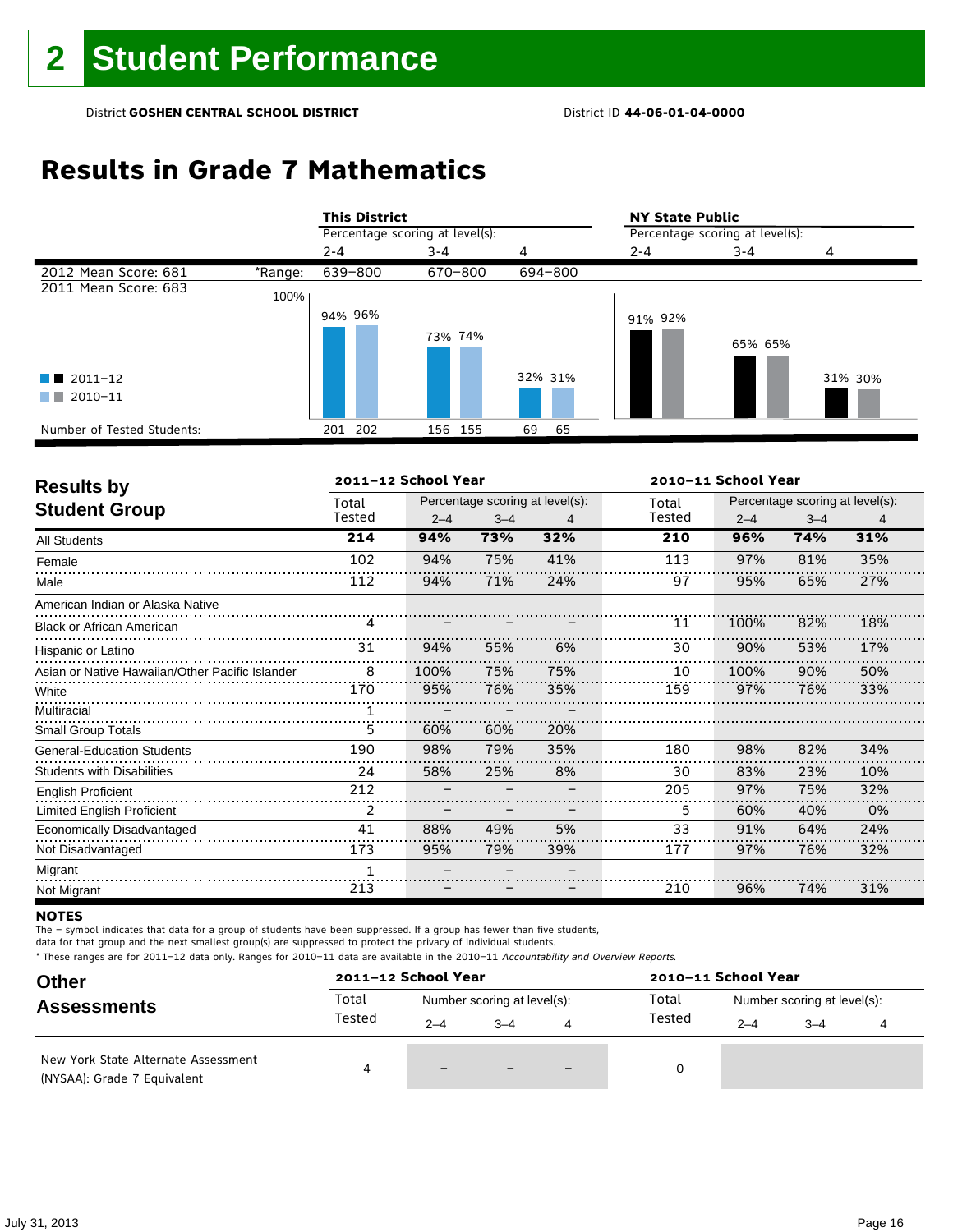# **Results in Grade 8 English Language Arts**

|                            |         | <b>This District</b>            |            |                    | <b>NY State Public</b>          |         |       |  |  |
|----------------------------|---------|---------------------------------|------------|--------------------|---------------------------------|---------|-------|--|--|
|                            |         | Percentage scoring at level(s): |            |                    | Percentage scoring at level(s): |         |       |  |  |
|                            |         | $2 - 4$                         | $3 - 4$    |                    | $2 - 4$                         | $3 - 4$ | 4     |  |  |
| 2012 Mean Score: 667       | *Range: | 628-790                         | 658-790    | 699-790            |                                 |         |       |  |  |
| 2011 Mean Score: 662       | 100%    |                                 |            |                    |                                 |         |       |  |  |
|                            |         | 98% 97%                         |            |                    | 93% 92%                         |         |       |  |  |
|                            |         |                                 | 73%<br>64% |                    |                                 |         |       |  |  |
|                            |         |                                 |            |                    |                                 | 50% 47% |       |  |  |
| $\blacksquare$ 2011-12     |         |                                 |            |                    |                                 |         |       |  |  |
| 2010-11<br>a katika        |         |                                 |            | 4%<br>1%           |                                 |         | 2% 2% |  |  |
|                            |         |                                 |            |                    |                                 |         |       |  |  |
| Number of Tested Students: |         | 214 206                         | 136<br>160 | $\mathcal{P}$<br>9 |                                 |         |       |  |  |

| <b>Results by</b>                               |        | 2011-12 School Year |                                 |    | 2010-11 School Year |         |                                 |     |  |
|-------------------------------------------------|--------|---------------------|---------------------------------|----|---------------------|---------|---------------------------------|-----|--|
|                                                 | Total  |                     | Percentage scoring at level(s): |    | Total               |         | Percentage scoring at level(s): |     |  |
| <b>Student Group</b>                            | Tested | $2 - 4$             | $3 - 4$                         | 4  | Tested              | $2 - 4$ | $3 - 4$                         | 4   |  |
| <b>All Students</b>                             | 218    | 98%                 | 73%                             | 4% | 212                 | 97%     | 64%                             | 1%  |  |
| Female                                          | 117    | 99%                 | 79%                             | 6% | 108                 | 98%     | 68%                             | 1%  |  |
| Male                                            | 101    | 97%                 | 66%                             | 2% | 104                 | 96%     | 61%                             | 1%  |  |
| American Indian or Alaska Native                |        |                     |                                 |    | 3                   |         |                                 |     |  |
| <b>Black or African American</b>                | 12     | 100%                | 58%                             | 8% | 8                   | 100%    | 75%                             | 13% |  |
| Hispanic or Latino                              | 34     | 97%                 | 56%                             | 3% | 25                  | 88%     | 44%                             | 0%  |  |
| Asian or Native Hawaiian/Other Pacific Islander | 10     |                     |                                 |    | 3                   |         |                                 |     |  |
| White                                           | 161    | 98%                 | 78%                             | 4% | 173                 | 98%     | 66%                             | 1%  |  |
| Multiracial                                     |        |                     |                                 |    |                     |         |                                 |     |  |
| <b>Small Group Totals</b>                       | 11     | 100%                | 82%                             | 9% | 6                   | 100%    | 67%                             | 0%  |  |
| <b>General-Education Students</b>               | 186    | 99%                 | 80%                             | 5% | 188                 | 98%     | 71%                             | 1%  |  |
| <b>Students with Disabilities</b>               | 32     | 91%                 | 34%                             | 0% | 24                  | 88%     | 13%                             | 0%  |  |
| <b>English Proficient</b>                       | 214    |                     |                                 |    | 205                 | 99%     | 65%                             | 1%  |  |
| <b>Limited English Proficient</b>               | 4      |                     |                                 |    |                     | 57%     | 29%                             | 0%  |  |
| Economically Disadvantaged                      | 39     | 97%                 | 56%                             | 0% | 32                  | 91%     | 41%                             | 3%  |  |
| Not Disadvantaged                               | 179    | 98%                 | 77%                             | 5% | 180                 | 98%     | 68%                             | 1%  |  |
| Migrant                                         |        |                     |                                 |    |                     |         |                                 |     |  |
| Not Migrant                                     | 218    | 98%                 | 73%                             | 4% | 212                 | 97%     | 64%                             | 1%  |  |

### **NOTES**

The – symbol indicates that data for a group of students have been suppressed. If a group has fewer than five students,

data for that group and the next smallest group(s) are suppressed to protect the privacy of individual students.

\* These ranges are for 2011–12 data only. Ranges for 2010–11 data are available in the 2010–11 Accountability and Overview Reports.

| <b>Other</b>                                                                                      |                              | 2011-12 School Year |                             |         | 2010-11 School Year |     |                             |     |
|---------------------------------------------------------------------------------------------------|------------------------------|---------------------|-----------------------------|---------|---------------------|-----|-----------------------------|-----|
| <b>Assessments</b>                                                                                | Total                        |                     | Number scoring at level(s): |         |                     |     | Number scoring at level(s): |     |
|                                                                                                   | Tested<br>$2 - 4$<br>$3 - 4$ | 4                   | Tested                      | $2 - 4$ | $3 - 4$             | 4   |                             |     |
| New York State Alternate Assessment<br>(NYSAA): Grade 8 Equivalent                                |                              |                     |                             |         | 5                   | 5   | 3                           |     |
| New York State English as a Second Language<br>Achievement Test (NYSESLAT) <sup>+</sup> : Grade 8 |                              | N/A                 | N/A                         | N/A     | 0                   | N/A | N/A                         | N/A |
|                                                                                                   | Total                        |                     |                             |         | Total               |     |                             |     |
| Recently Arrived LEP Students NOT Tested on<br>the ELA NYSTP: Grade 8                             | 0                            | N/A                 | N/A                         | N/A     | 0                   | N/A | N/A                         | N/A |

July 31, 2013 Page 17 † These counts represent recently arrived LEP students who used the NYSESLAT to fulfill the English language arts participation requirement.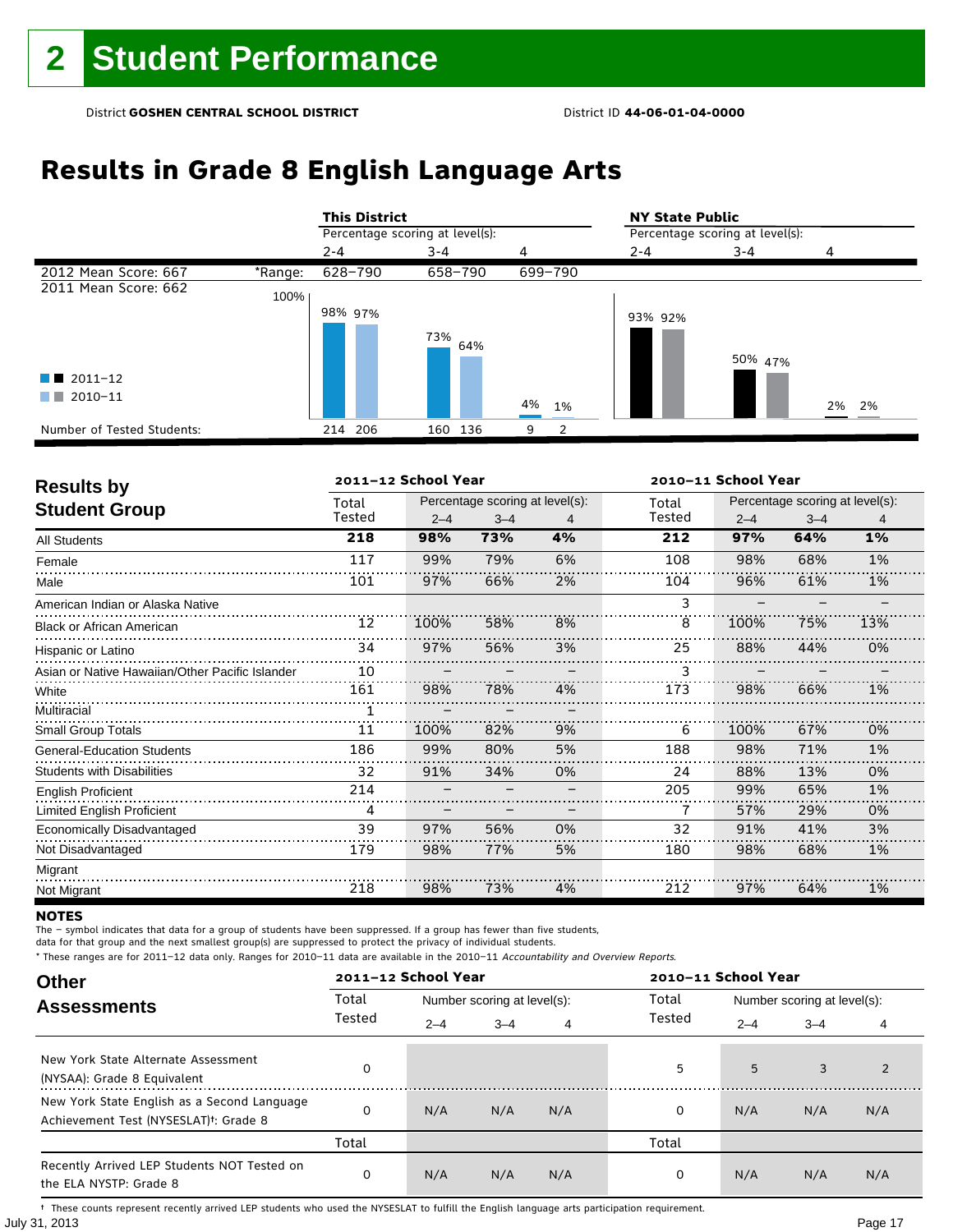# **Results in Grade 8 Mathematics**

|                                                  |         | <b>This District</b> |                                 |            | <b>NY State Public</b> |                                 |         |  |  |  |
|--------------------------------------------------|---------|----------------------|---------------------------------|------------|------------------------|---------------------------------|---------|--|--|--|
|                                                  |         |                      | Percentage scoring at level(s): |            |                        | Percentage scoring at level(s): |         |  |  |  |
|                                                  |         | $2 - 4$              | $3 - 4$                         | 4          | $2 - 4$                | $3 - 4$                         |         |  |  |  |
| 2012 Mean Score: 690                             | *Range: | 639-775              | 674-775                         | 704-775    |                        |                                 |         |  |  |  |
| 2011 Mean Score: 690                             | 100%    |                      |                                 |            |                        |                                 |         |  |  |  |
| $\blacksquare$ 2011-12<br>$\blacksquare$ 2010-11 |         | 95% 97%              | 81% 85%                         | 32%<br>23% | 93% 91%                | 61% 60%                         | 20% 18% |  |  |  |
| Number of Tested Students:                       |         | 206 207              | 176 182                         | 69<br>50   |                        |                                 |         |  |  |  |

| <b>Results by</b>                               |        | 2011-12 School Year |         |                                 | 2010-11 School Year |         |                                 |     |
|-------------------------------------------------|--------|---------------------|---------|---------------------------------|---------------------|---------|---------------------------------|-----|
| <b>Student Group</b>                            | Total  |                     |         | Percentage scoring at level(s): | Total               |         | Percentage scoring at level(s): |     |
|                                                 | Tested | $2 - 4$             | $3 - 4$ | 4                               | Tested              | $2 - 4$ | $3 - 4$                         | 4   |
| <b>All Students</b>                             | 217    | 95%                 | 81%     | 32%                             | 213                 | 97%     | 85%                             | 23% |
| Female                                          | 117    | 97%                 | 84%     | 28%                             | 109                 | 99%     | 85%                             | 17% |
| Male                                            | 100    | 92%                 | 78%     | 36%                             | 104                 | 95%     | 86%                             | 30% |
| American Indian or Alaska Native                |        |                     |         |                                 | 3                   |         |                                 |     |
| <b>Black or African American</b>                | 12     | 100%                | 58%     | 17%                             | 8                   | 100%    | 75%                             | 13% |
| Hispanic or Latino                              | 34     | 91%                 | 68%     | 18%                             | 26                  | 92%     | 77%                             | 4%  |
| Asian or Native Hawaiian/Other Pacific Islander | 10     |                     |         |                                 |                     |         |                                 |     |
| White                                           | 160    | 95%                 | 85%     | 36%                             | 173                 | 98%     | 87%                             | 27% |
| Multiracial                                     |        |                     |         |                                 |                     |         |                                 |     |
| <b>Small Group Totals</b>                       | 11     | 100%                | 91%     | 36%                             | 6                   | 100%    | 83%                             | 33% |
| <b>General-Education Students</b>               | 185    | 99%                 | 90%     | 37%                             | 189                 | 99%     | 93%                             | 26% |
| <b>Students with Disabilities</b>               | 32     | 69%                 | 31%     | 3%                              | 24                  | 79%     | 25%                             | 0%  |
| <b>English Proficient</b>                       | 213    |                     |         |                                 | 205                 | 98%     | 87%                             | 24% |
| <b>Limited English Proficient</b>               | 4      |                     |         |                                 | 8                   | 75%     | 50%                             | 0%  |
| Economically Disadvantaged                      | 38     | 92%                 | 61%     | 26%                             | 32                  | 91%     | 66%                             | 9%  |
| Not Disadvantaged                               | 179    | 96%                 | 85%     | 33%                             | 181                 | 98%     | 89%                             | 26% |
| Migrant                                         |        |                     |         |                                 |                     |         |                                 |     |
| Not Migrant                                     | 217    | 95%                 | 81%     | 32%                             | 213                 | 97%     | 85%                             | 23% |

### **NOTES**

The – symbol indicates that data for a group of students have been suppressed. If a group has fewer than five students,

data for that group and the next smallest group(s) are suppressed to protect the privacy of individual students.

| <b>Other</b><br><b>Assessments</b>                                 |        | 2011-12 School Year         |      |   | 2010-11 School Year |                             |         |  |
|--------------------------------------------------------------------|--------|-----------------------------|------|---|---------------------|-----------------------------|---------|--|
|                                                                    | Total  | Number scoring at level(s): |      |   | Total               | Number scoring at level(s): |         |  |
|                                                                    | Tested | $2 - 4$                     | $-4$ | 4 | Tested              | $2 - 4$                     | $3 - 4$ |  |
| New York State Alternate Assessment<br>(NYSAA): Grade 8 Equivalent |        |                             |      |   | 5                   | 4                           | 4       |  |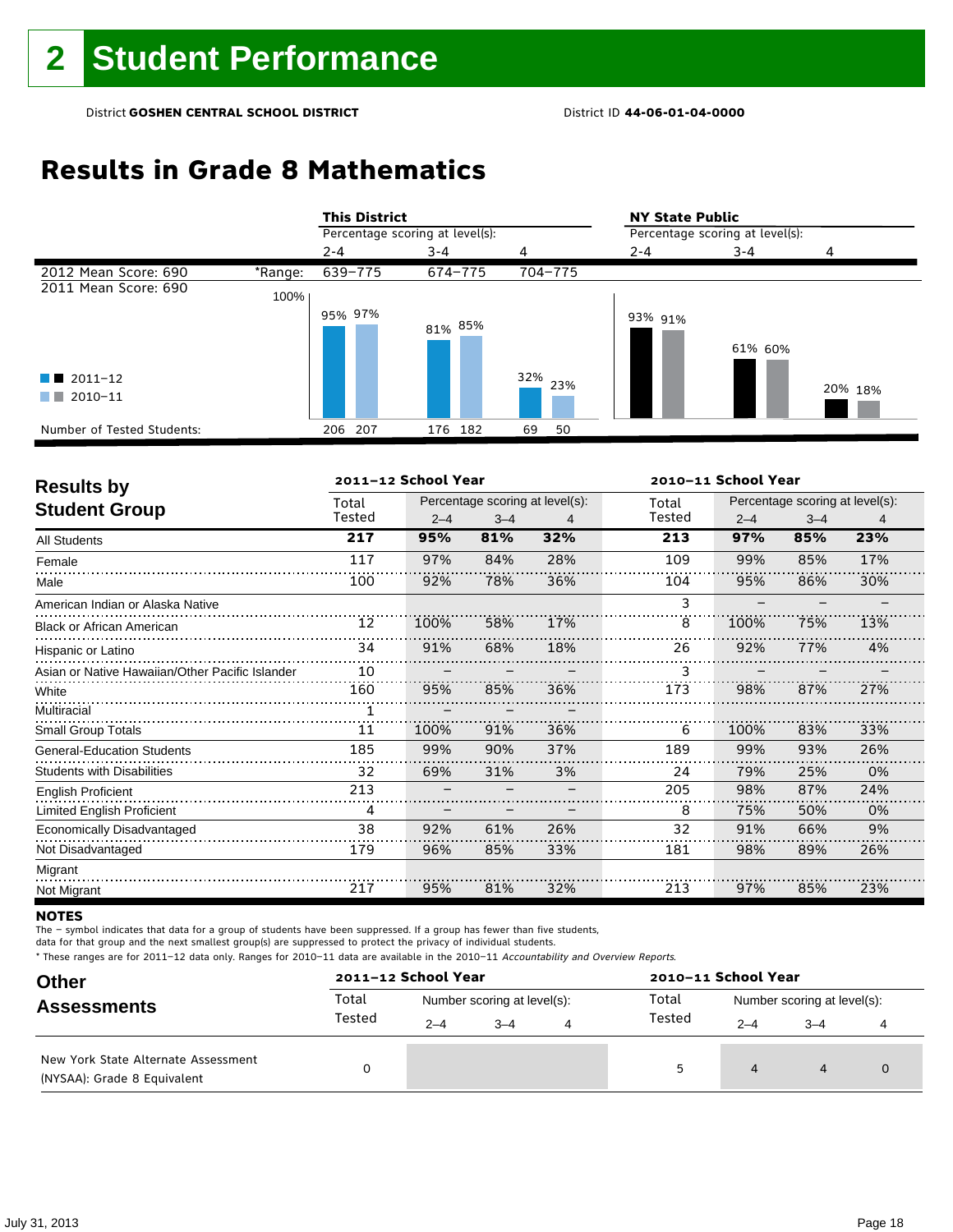# **Results in Grade 8 Science**

|                                                       | <b>This District</b>            |         |         | <b>NY State Public</b><br>Percentage scoring at level(s): |         |         |  |
|-------------------------------------------------------|---------------------------------|---------|---------|-----------------------------------------------------------|---------|---------|--|
|                                                       | Percentage scoring at level(s): |         |         |                                                           |         |         |  |
|                                                       | $2 - 4$                         | $3 - 4$ | 4       | $2 - 4$                                                   | $3 - 4$ | 4       |  |
| 100%<br>$\blacksquare$ 2011-12<br>2010-11<br>a sa tsa | 99% 99%                         | 89% 93% | 53% 54% | 93% 94%                                                   | 73% 72% | 30% 28% |  |
| Number of Tested Students:                            | 211 211                         | 189 198 | 112 116 |                                                           |         |         |  |

| <b>Results by</b>                               |        | 2011-12 School Year |                                 |     | 2010-11 School Year |         |                                 |     |  |
|-------------------------------------------------|--------|---------------------|---------------------------------|-----|---------------------|---------|---------------------------------|-----|--|
|                                                 | Total  |                     | Percentage scoring at level(s): |     | Total               |         | Percentage scoring at level(s): |     |  |
| <b>Student Group</b>                            | Tested | $2 - 4$             | $3 - 4$                         | 4   | Tested              | $2 - 4$ | $3 - 4$                         | 4   |  |
| <b>All Students</b>                             | 164    | 99%                 | 85%                             | 40% | 173                 | 99%     | 91%                             | 44% |  |
| Female                                          | 88     | 99%                 | 88%                             | 41% | 94                  | 99%     | 93%                             | 46% |  |
| Male                                            | 76     | 99%                 | 83%                             | 38% | 79                  | 99%     | 90%                             | 42% |  |
| American Indian or Alaska Native                |        |                     |                                 |     | 3                   |         |                                 |     |  |
| <b>Black or African American</b>                | 10     | 100%                | 80%                             | 40% | 6                   |         |                                 |     |  |
| Hispanic or Latino                              | 31     | 97%                 | 77%                             | 29% | 26                  | 100%    | 69%                             | 23% |  |
| Asian or Native Hawaiian/Other Pacific Islander |        |                     |                                 |     |                     |         |                                 |     |  |
| White                                           | 115    | 99%                 | 87%                             | 43% | 137                 | 99%     | 95%                             | 47% |  |
| Multiracial                                     |        |                     |                                 |     |                     |         |                                 |     |  |
| Small Group Totals                              | 8      | 100%                | 100%                            | 38% | 10                  | 100%    | 100%                            | 50% |  |
| <b>General-Education Students</b>               | 137    | 99%                 | 93%                             | 45% | 149                 | 99%     | 94%                             | 48% |  |
| <b>Students with Disabilities</b>               | 27     | 96%                 | 44%                             | 11% | 24                  | 96%     | 75%                             | 17% |  |
| <b>English Proficient</b>                       | 160    |                     |                                 |     | 165                 | 99%     | 95%                             | 46% |  |
| Limited English Proficient                      | 4      |                     |                                 |     | 8                   | 100%    | 25%                             | 0%  |  |
| Economically Disadvantaged                      | 31     | 97%                 | 71%                             | 29% | 30                  | 100%    | 70%                             | 20% |  |
| Not Disadvantaged                               | 133    | 99%                 | 89%                             | 42% | 143                 | 99%     | 96%                             | 49% |  |
| Migrant                                         |        |                     |                                 |     |                     |         |                                 |     |  |
| Not Migrant                                     | 164    | 99%                 | 85%                             | 40% | 173                 | 99%     | 91%                             | 44% |  |

### **NOTES**

The – symbol indicates that data for a group of students have been suppressed. If a group has fewer than five students,

data for that group and the next smallest group(s) are suppressed to protect the privacy of individual students.

| <b>Other</b>                                                       |        | 2011-12 School Year |                             |    | 2010-11 School Year |                             |         |    |  |
|--------------------------------------------------------------------|--------|---------------------|-----------------------------|----|---------------------|-----------------------------|---------|----|--|
| <b>Assessments</b>                                                 | Total  |                     | Number scoring at level(s): |    | Total               | Number scoring at level(s): |         |    |  |
|                                                                    | Tested | $2 - 4$             | $-4$                        | 4  | Tested              | $2 - 4$                     | $3 - 4$ |    |  |
| New York State Alternate Assessment<br>(NYSAA): Grade 8 Equivalent |        |                     |                             |    | 5                   |                             |         |    |  |
| <b>Regents Science</b>                                             | 49     | 49                  | 49                          | 47 | 40                  | 40                          | 40      | 40 |  |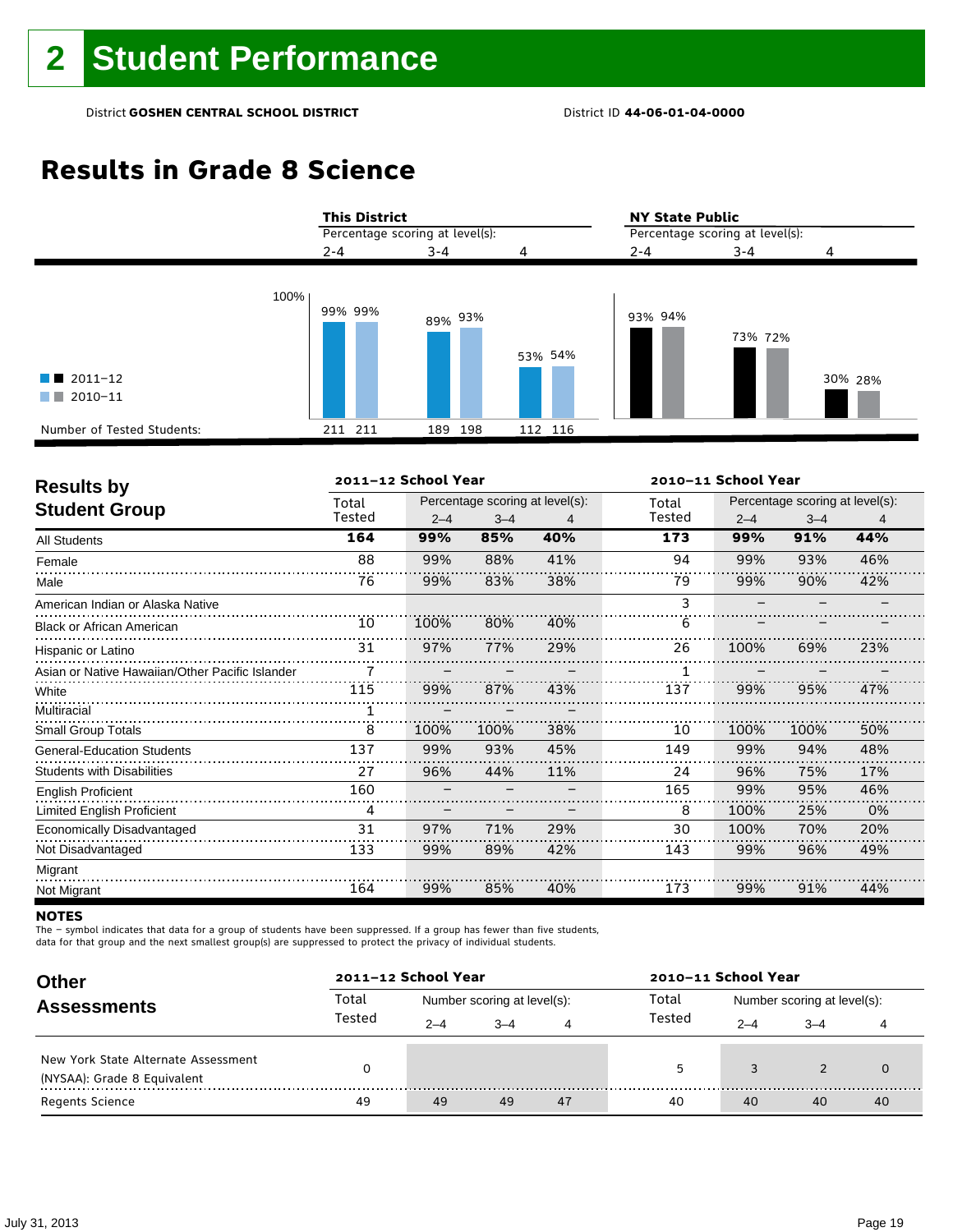### **Statewide 2010–11 Results on the National Assessment of Educational Progress (NAEP)**

|                            | % Below Basic | % Basic | % Proficient | % Advanced |
|----------------------------|---------------|---------|--------------|------------|
| <b>Grade 4 Reading</b>     | 32%           | 33%     | 26%          | 9%         |
| <b>Grade 8 Reading</b>     | 24%           | 41%     | 31%          | 4%         |
| <b>Grade 4 Mathematics</b> | 20%           | 44%     | 31%          | 5%         |
| <b>Grade 8 Mathematics</b> | 30%           | 40%     | 23%          | 7%         |

#### NOTES

\*Reporting standards not met.

\*\*Rounds to 0.

## **Statewide 2010–11 NAEP Participation Rates for LEP Students and Students with Disabilities**

|                            |                                   | <b>Participation Rate</b> |
|----------------------------|-----------------------------------|---------------------------|
| <b>Grade 4 Reading</b>     |                                   |                           |
|                            | <b>Limited English Proficient</b> | 84%                       |
|                            | <b>Students with Disabilities</b> | 85%                       |
| <b>Grade 8 Reading</b>     |                                   |                           |
|                            | <b>Limited English Proficient</b> | 77%                       |
|                            | <b>Students with Disabilities</b> | 84%                       |
| <b>Grade 4 Mathematics</b> |                                   |                           |
|                            | <b>Limited English Proficient</b> | 91%                       |
|                            | <b>Students with Disabilities</b> | 90%                       |
| <b>Grade 8 Mathematics</b> |                                   |                           |
|                            | <b>Limited English Proficient</b> | 92%                       |
|                            | <b>Students with Disabilities</b> | 91%                       |

### **NOTE**

 The National Assessment of Educational Progress (NAEP), developed in 1969, is a nationally representative assessment of the performance of United States' students in mathematics, reading, science, writing, the arts, civics, economics, geography, and U.S. history. The NAEP assessment is administered to a sampling of schools across New York State. Teachers, principals, parents, policymakers,

 and researchers use NAEP results to assess progress and develop ways to improve education in the United States. As part of a federal requirement, NYSED is publishing these statewide results on NAEP. There are no consequences for schools, teachers, or students based on NAEP results.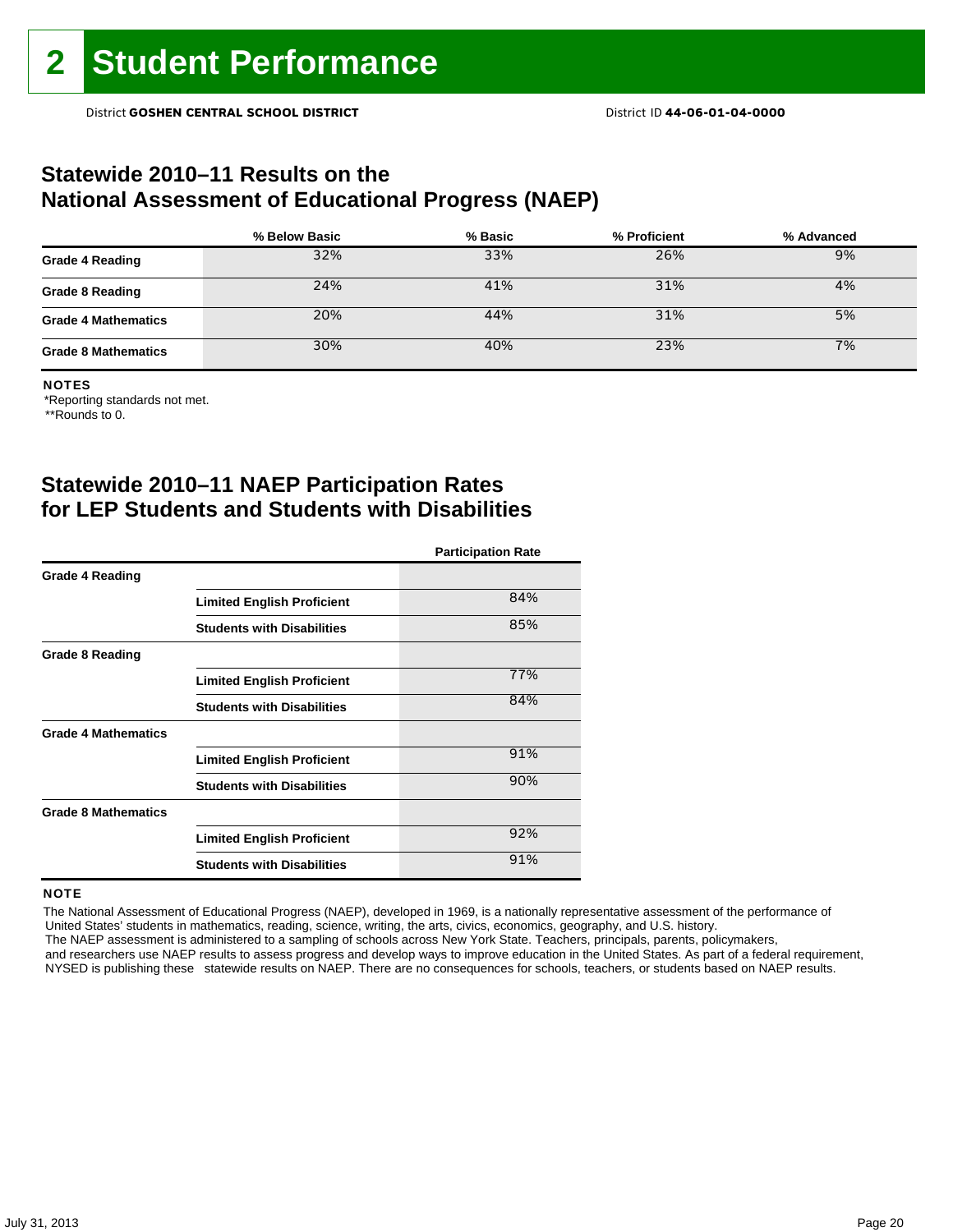## **Total Cohort Results in Secondary-Level English Language Arts after Four Years of Instruction**



| <b>Results by</b>                               | 2008 Cohort |         |         |                                 | 2007 Cohort |                                 |         |     |  |
|-------------------------------------------------|-------------|---------|---------|---------------------------------|-------------|---------------------------------|---------|-----|--|
|                                                 | Number      |         |         | Percentage scoring at level(s): | Number      | Percentage scoring at level(s): |         |     |  |
| <b>Student Group</b>                            | of Students | $2 - 4$ | $3 - 4$ | 4                               | of Students | $2 - 4$                         | $3 - 4$ | 4   |  |
| <b>All Students</b>                             | 270         | 90%     | 87%     | 48%                             | 259         | 88%                             | 87%     | 46% |  |
| Female                                          | 123         | 93%     | 91%     | 59%                             | 126         | 92%                             | 92%     | 56% |  |
| Male                                            | 147         | 87%     | 84%     | 39%                             | 133         | 85%                             | 83%     | 36% |  |
| American Indian or Alaska Native                |             |         |         |                                 |             |                                 |         |     |  |
| <b>Black or African American</b>                | 22          | 68%     | 64%     | 32%                             | 19          | 79%                             | 68%     | 11% |  |
| Hispanic or Latino                              | 37          | 78%     | 73%     | 24%                             | 31          | 77%                             | 77%     | 35% |  |
| Asian or Native Hawaiian/Other Pacific Islander | 8           |         |         |                                 | 9           | 89%                             | 89%     | 78% |  |
| White                                           | 201         | 94%     | 92%     | 53%                             | 200         | 91%                             | 91%     | 49% |  |
| Multiracial                                     |             |         |         |                                 |             |                                 |         |     |  |
| <b>Small Group Totals</b>                       | 10          | 100%    | 90%     | 60%                             |             |                                 |         |     |  |
| <b>General-Education Students</b>               | 234         | 97%     | 96%     | 55%                             | 225         | 95%                             | 95%     | 52% |  |
| <b>Students with Disabilities</b>               | 36          | 47%     | 31%     | 3%                              | 34          | 44%                             | 35%     | 3%  |  |
| <b>English Proficient</b>                       | 267         |         |         |                                 | 253         | 89%                             | 88%     | 47% |  |
| <b>Limited English Proficient</b>               | 3           |         |         |                                 | 6           | 67%                             | 67%     | 0%  |  |
| Economically Disadvantaged                      | 53          | 89%     | 83%     | 34%                             | 30          | 73%                             | 70%     | 23% |  |
| Not Disadvantaged                               | 217         | 90%     | 88%     | 51%                             | 229         | 90%                             | 90%     | 48% |  |
| Migrant                                         |             |         |         |                                 |             |                                 |         |     |  |
| Not Migrant                                     | 269         |         |         |                                 | 258         |                                 |         |     |  |

### NOTES

The – symbol indicates that data for a group of students have been suppressed. If a group has fewer than five students,

data for that group and the next smallest group(s) are suppressed to protect the privacy of individual students.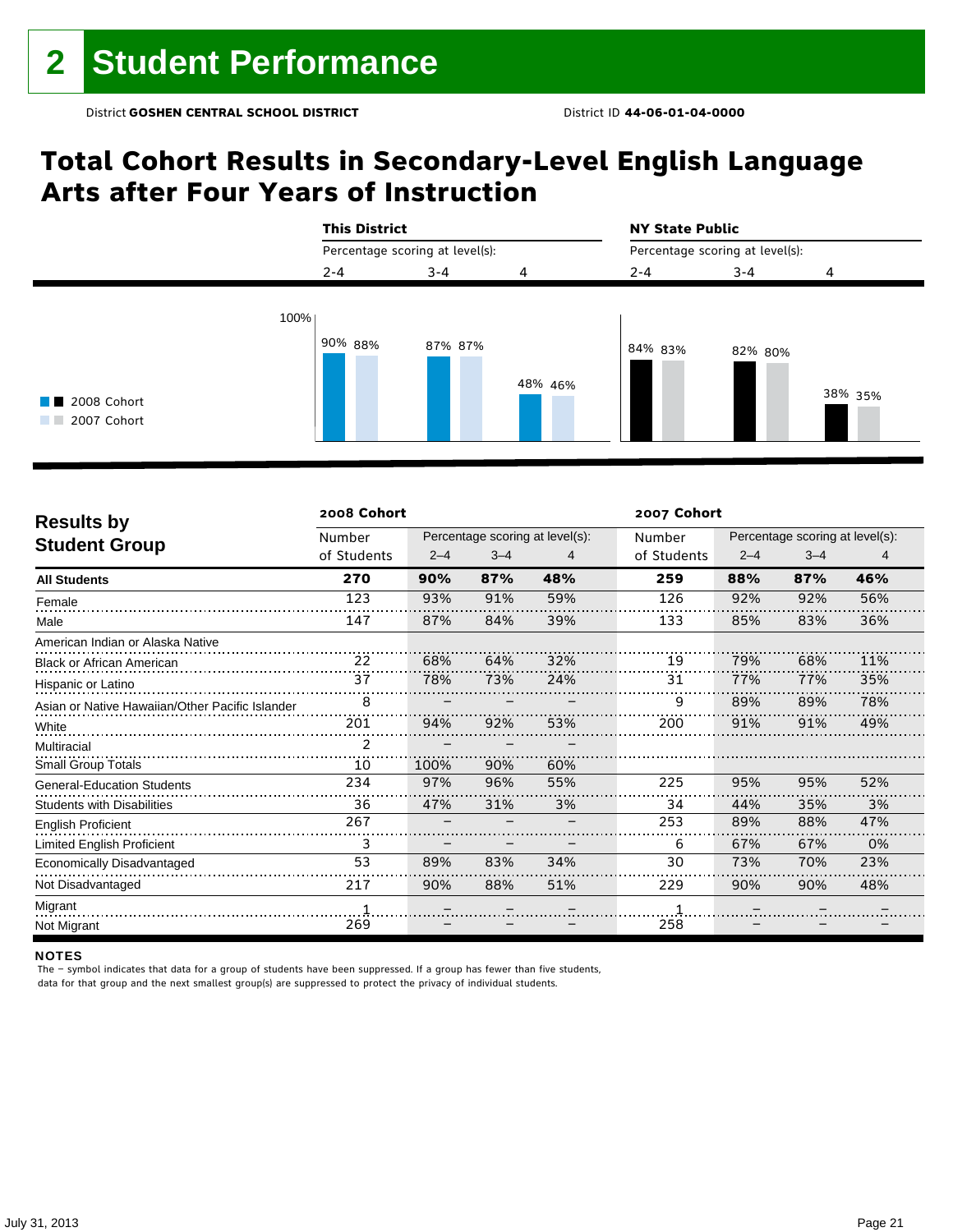## **Total Cohort Results in Secondary-Level Mathematics after Four Years of Instruction**



| <b>Results by</b>                               | 2008 Cohort |         |         |                                 | 2007 Cohort |                                 |         |     |  |
|-------------------------------------------------|-------------|---------|---------|---------------------------------|-------------|---------------------------------|---------|-----|--|
|                                                 | Number      |         |         | Percentage scoring at level(s): | Number      | Percentage scoring at level(s): |         |     |  |
| <b>Student Group</b>                            | of Students | $2 - 4$ | $3 - 4$ | 4                               | of Students | $2 - 4$                         | $3 - 4$ | 4   |  |
| <b>All Students</b>                             | 270         | 91%     | 86%     | 18%                             | 259         | 90%                             | 85%     | 27% |  |
| Female                                          | 123         | 94%     | 92%     | 18%                             | 126         | 94%                             | 90%     | 31% |  |
| Male                                            | 147         | 88%     | 82%     | 18%                             | 133         | 86%                             | 80%     | 23% |  |
| American Indian or Alaska Native                |             |         |         |                                 |             |                                 |         |     |  |
| <b>Black or African American</b>                | 22          | 68%     | 59%     | 0%                              | 19          | 84%                             | 74%     | 16% |  |
| Hispanic or Latino                              | 37          | 84%     | 78%     | 3%                              | 31          | 84%                             | 71%     | 13% |  |
| Asian or Native Hawaiian/Other Pacific Islander | 8           |         |         |                                 | 9           | 100%                            | 100%    | 78% |  |
| White                                           | 201         | 95%     | 91%     | 22%                             | 200         | 91%                             | 88%     | 28% |  |
| Multiracial                                     | 2           |         |         |                                 |             |                                 |         |     |  |
| <b>Small Group Totals</b>                       | 10          | 90%     | 90%     | 30%                             |             |                                 |         |     |  |
| <b>General-Education Students</b>               | 234         | 97%     | 94%     | 21%                             | 225         | 96%                             | 95%     | 31% |  |
| <b>Students with Disabilities</b>               | 36          | 47%     | 36%     | 0%                              | 34          | 47%                             | 24%     | 0%  |  |
| <b>English Proficient</b>                       | 267         |         |         |                                 | 253         | 90%                             | 85%     | 28% |  |
| Limited English Proficient                      | 3           |         |         |                                 | 6           | 83%                             | 83%     | 0%  |  |
| Economically Disadvantaged                      | 53          | 91%     | 85%     | 8%                              | 30          | 80%                             | 63%     | 3%  |  |
| Not Disadvantaged                               | 217         | 91%     | 87%     | 20%                             | 229         | 91%                             | 88%     | 30% |  |
| Migrant                                         |             |         |         |                                 |             |                                 |         |     |  |
| Not Migrant                                     | 269         |         |         |                                 | 258         |                                 |         |     |  |

#### NOTES

The – symbol indicates that data for a group of students have been suppressed. If a group has fewer than five students,

data for that group and the next smallest group(s) are suppressed to protect the privacy of individual students.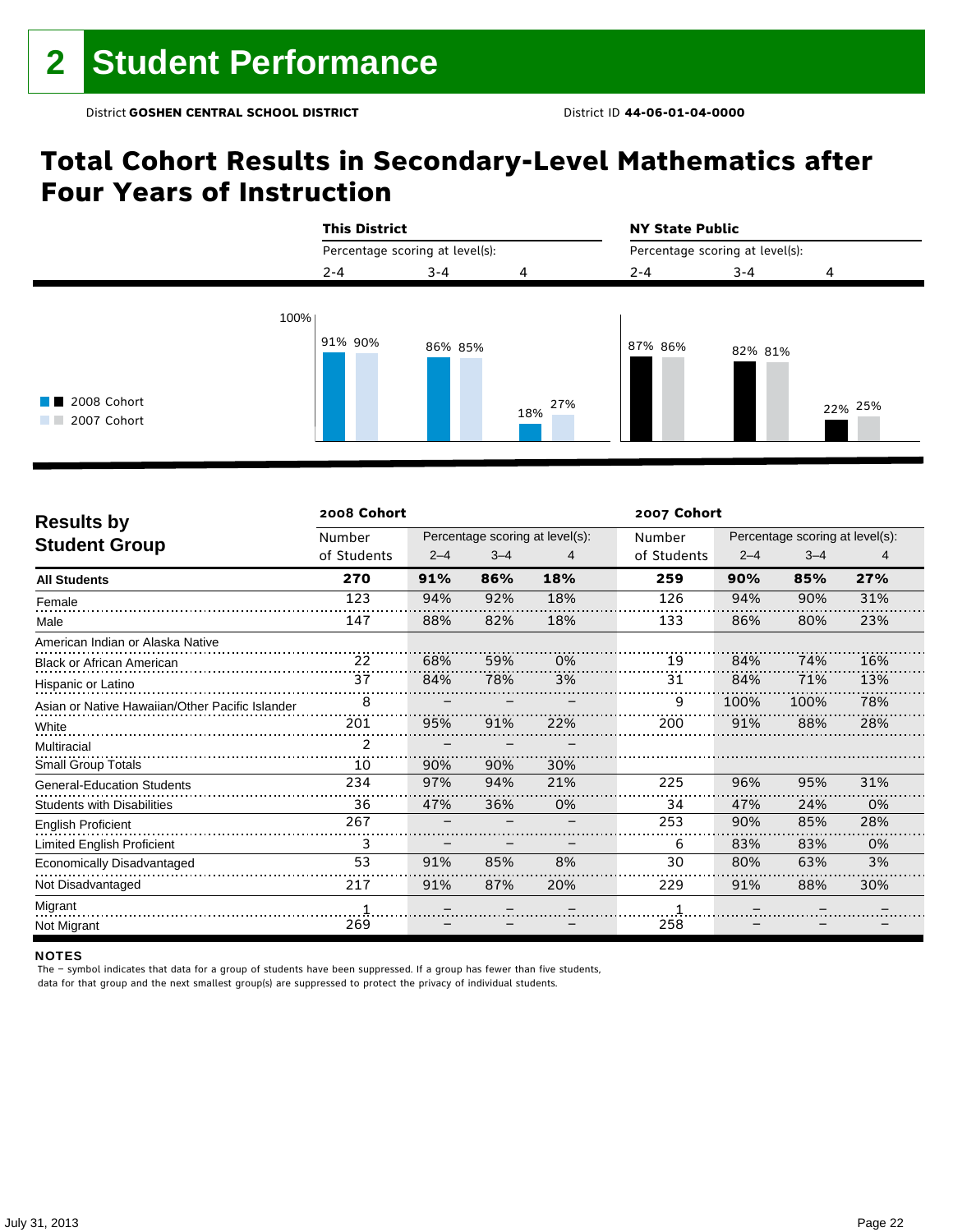## **2008 Total Cohort Results in Secondary-Level Global History and Geography, U.S. History and Government, and Science after Four Years of Instruction**

|                                        | <b>All Students</b>  |          |                        |        |                    | <b>General-Education Students</b> |                        |        | <b>Students with Disabilities</b> |                                    |       |        |
|----------------------------------------|----------------------|----------|------------------------|--------|--------------------|-----------------------------------|------------------------|--------|-----------------------------------|------------------------------------|-------|--------|
|                                        | Cohort<br>Enrollment | scoring: | Percentage of students |        | Enrollme<br>Cohort | scoring:                          | Percentage of students |        | Cohort<br>Enrollm                 | Percentage of students<br>scoring: |       |        |
|                                        |                      | 55-64    | 65-84                  | 85-100 |                    | 55-64                             | 65-84                  | 85-100 |                                   | 55-64                              | 65-84 | 85-100 |
| <b>Global History and</b><br>Geography | 270                  | 3%       | 51%                    | 37%    | 234                | 1%                                | 53%                    | 42%    | 36                                | 19%                                | 42%   | 0%     |
| U.S. History and<br>Government         | 270                  | 2%       | 31%                    | 58%    | 234                | 0%                                | 30%                    | 65%    | 36                                | 14%                                | 36%   | 8%     |
| <b>Science</b>                         | 270                  | 4%       | 46%                    | 41%    | 234                | 2%                                | 47%                    | 47%    | 36                                | 19%                                | 39%   | 3%     |

## **New York State Alternate Assessments (NYSAA) 2011-12**

|                        | <b>All Students</b> |                                         |                |   |    |  |  |  |  |  |
|------------------------|---------------------|-----------------------------------------|----------------|---|----|--|--|--|--|--|
|                        | Total<br>Tested     | Number of students<br>scoring at Level: |                |   |    |  |  |  |  |  |
| <b>Secondary Level</b> |                     |                                         | 2              | 3 | 4  |  |  |  |  |  |
| English Language Arts  | 16                  |                                         |                | 3 | 11 |  |  |  |  |  |
| <b>Mathematics</b>     | 16                  |                                         | 3              | 5 | 7  |  |  |  |  |  |
| <b>Social Studies</b>  | 16                  | $\mathcal{P}$                           | $\mathfrak{p}$ | 6 | 6  |  |  |  |  |  |
| Science                | 16                  |                                         |                | 3 |    |  |  |  |  |  |

### **NOTES**

The - symbol indicates that data for a group of students have been suppressed. If a group has fewer than five students, data for that group and the next smallest group(s) are suppressed to protect the privacy of individual students.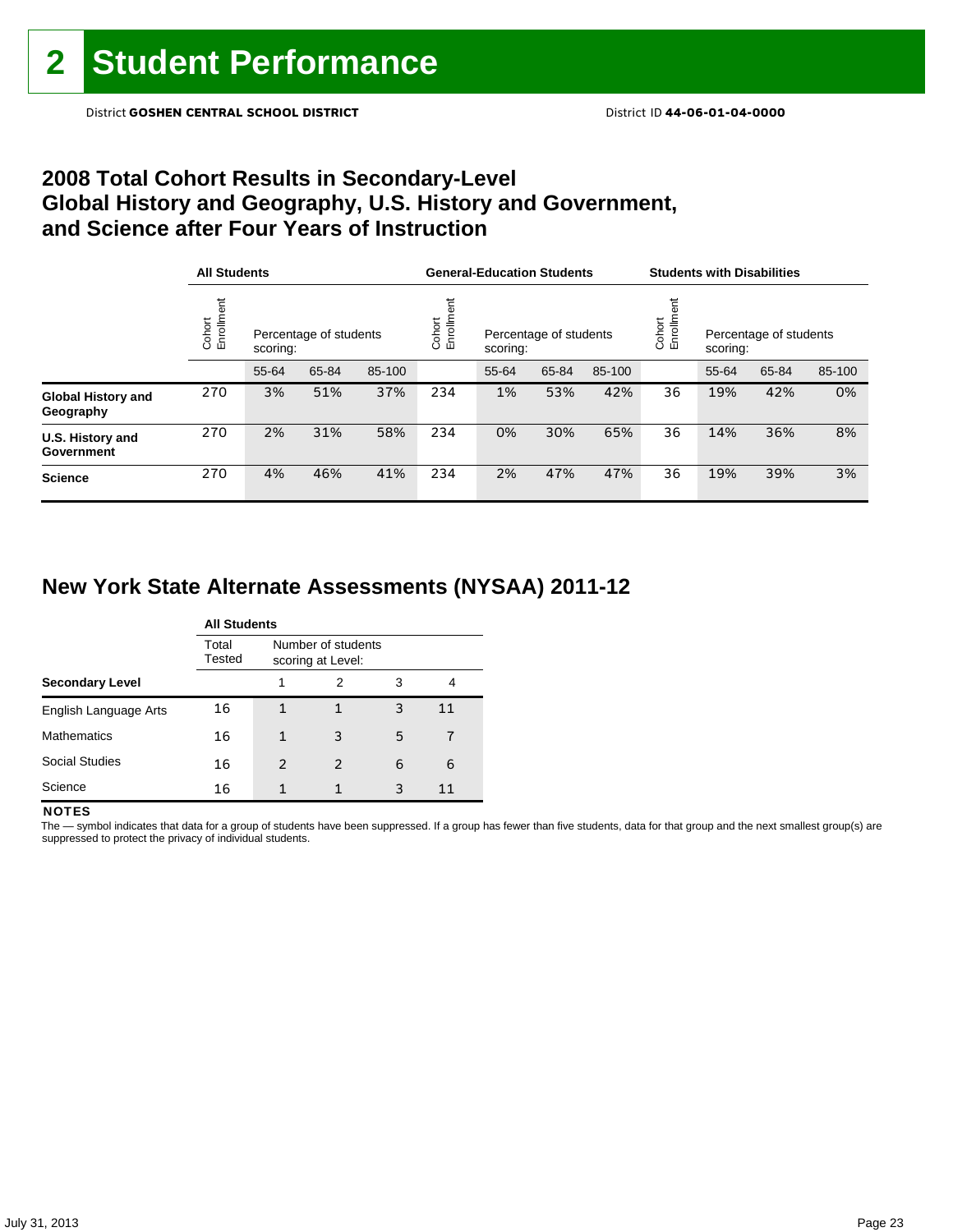## **Regents Exams**

|                                   |             | <b>All Students</b> |      |                                                |     | <b>General-Education Students</b> |                          |                                                |                          | <b>Students with Disabilities</b> |      |                                                |       |
|-----------------------------------|-------------|---------------------|------|------------------------------------------------|-----|-----------------------------------|--------------------------|------------------------------------------------|--------------------------|-----------------------------------|------|------------------------------------------------|-------|
|                                   |             | Total<br>Tested     |      | Percentage of students<br>scoring at or above: |     | Total<br>Tested                   |                          | Percentage of students<br>scoring at or above: |                          | Total<br>Tested                   |      | Percentage of students<br>scoring at or above: |       |
|                                   |             |                     | 55   | 65                                             | 85  |                                   | 55                       | 65                                             | 85                       |                                   | 55   | 65                                             | 85    |
| <b>Comprehensive English</b>      | $2011 - 12$ | 250                 | 94%  | 90%                                            | 48% | 223                               | 98%                      | 94%                                            | 52%                      | 27                                | 59%  | 52%                                            | 11%   |
|                                   | $2010 - 11$ | 253                 | 96%  | 91%                                            | 50% | 223                               | 99%                      | 97%                                            | 56%                      | 30                                | 70%  | 43%                                            | 3%    |
|                                   | $2009 - 10$ | 250                 | 94%  | 88%                                            | 46% | 224                               | 98%                      | 94%                                            | 50%                      | 26                                | 54%  | 38%                                            | 4%    |
| Integrated Algebra                | $2011 - 12$ | 283                 | 90%  | 78%                                            | 18% | 237                               | 97%                      | 88%                                            | 21%                      | 46                                | 59%  | 26%                                            | $0\%$ |
|                                   | $2010 - 11$ | 263                 | 92%  | 83%                                            | 24% | 229                               | 98%                      | 90%                                            | 27%                      | 34                                | 56%  | 32%                                            | $0\%$ |
|                                   | $2009 - 10$ | 259                 | 96%  | 85%                                            | 20% | 227                               | 99%                      | 91%                                            | 22%                      | 32                                | 75%  | 38%                                            | $0\%$ |
| Geometry                          | $2011 - 12$ | 180                 | 96%  | 82%                                            | 36% | 178                               | —                        |                                                | —                        | 2                                 |      |                                                |       |
|                                   | $2010 - 11$ | 209                 | 92%  | 81%                                            | 22% | 204                               | 93%                      | 81%                                            | 22%                      | 5                                 | 80%  | 60%                                            | $0\%$ |
|                                   | $2009 - 10$ | 190                 | 95%  | 79%                                            | 20% | 186                               | $\overline{\phantom{0}}$ |                                                | $\qquad \qquad -$        | 4                                 |      |                                                |       |
| Algebra 2/Trigonometry            | $2011 - 12$ | 146                 | 88%  | 71%                                            | 29% | 144                               | $\overline{\phantom{a}}$ | $\overline{\phantom{0}}$                       | $\overline{\phantom{0}}$ | $\overline{2}$                    |      |                                                |       |
|                                   | $2010 - 11$ | 149                 | 91%  | 80%                                            | 33% | 149                               | 91%                      | 80%                                            | 33%                      | 0                                 |      |                                                |       |
|                                   | $2009 - 10$ | 129                 | 82%  | 65%                                            | 14% | 129                               | 82%                      | 65%                                            | 14%                      | $\circ$                           |      |                                                |       |
| Global History and Geography      | $2011 - 12$ | 263                 | 91%  | 84%                                            | 41% | 228                               | 97%                      | 93%                                            | 46%                      | 35                                | 51%  | 31%                                            | 9%    |
|                                   | $2010 - 11$ | 273                 | 94%  | 86%                                            | 44% | 240                               | 98%                      | 93%                                            | 49%                      | 33                                | 64%  | 33%                                            | 6%    |
|                                   | $2009 - 10$ | 262                 | 94%  | 85%                                            | 38% | 236                               | 95%                      | 89%                                            | 42%                      | 26                                | 81%  | 54%                                            | 4%    |
| U.S. History and Government       | $2011 - 12$ | 255                 | 95%  | 91%                                            | 64% | 227                               | 98%                      | 95%                                            | 69%                      | 28                                | 71%  | 57%                                            | 25%   |
|                                   | $2010 - 11$ | 242                 | 99%  | 94%                                            | 64% | 220                               | 99%                      | 98%                                            | 69%                      | 22                                | 95%  | 59%                                            | 14%   |
|                                   | $2009 - 10$ | 230                 | 97%  | 95%                                            | 67% | 218                               | 99%                      | 97%                                            | 69%                      | 12                                | 75%  | 58%                                            | 33%   |
| Living Environment                | $2011 - 12$ | 242                 | 95%  | 90%                                            | 57% | 214                               | 98%                      | 93%                                            | 64%                      | 28                                | 71%  | 61%                                            | 11%   |
|                                   | $2010 - 11$ | 271                 | 94%  | 85%                                            | 44% | 237                               | 96%                      | 91%                                            | 50%                      | 34                                | 82%  | 44%                                            | $0\%$ |
|                                   | $2009 - 10$ | 273                 | 91%  | 81%                                            | 40% | 238                               | 93%                      | 86%                                            | 44%                      | 35                                | 77%  | 46%                                            | 9%    |
| Physical Setting/Earth Science    | $2011 - 12$ | 224                 | 94%  | 84%                                            | 42% | 208                               | 96%                      | 88%                                            | 44%                      | 16                                | 63%  | 38%                                            | 6%    |
|                                   | $2010 - 11$ | 225                 | 95%  | 87%                                            | 43% | 214                               | 94%                      | 87%                                            | 44%                      | 11                                | 100% | 91%                                            | 27%   |
|                                   | $2009 - 10$ | 216                 | 92%  | 83%                                            | 40% | 209                               | 92%                      | 85%                                            | 41%                      | 7                                 | 86%  | 29%                                            | 14%   |
| <b>Physical Setting/Chemistry</b> | $2011 - 12$ | 161                 | 99%  | 89%                                            | 25% | 158                               | $\overline{\phantom{0}}$ | $\overline{\phantom{0}}$                       | $\overline{\phantom{m}}$ | 3                                 |      |                                                |       |
|                                   | $2010 - 11$ | 179                 | 97%  | 77%                                            | 14% | 179                               | 97%                      | 77%                                            | 14%                      | 0                                 |      |                                                |       |
|                                   | $2009 - 10$ | 166                 | 93%  | 62%                                            | 10% | 165                               | $\qquad \qquad -$        |                                                | $\qquad \qquad -$        | $\mathbf 1$                       |      |                                                |       |
| <b>Physical Setting/Physics</b>   | $2011 - 12$ | $\overline{52}$     | 98%  | 96%                                            | 54% | 52                                | 98%                      | 96%                                            | 54%                      | $\overline{0}$                    |      |                                                |       |
|                                   | $2010 - 11$ | 53                  | 98%  | 94%                                            | 42% | 53                                | 98%                      | 94%                                            | 42%                      | 0                                 |      |                                                |       |
|                                   | $2009 - 10$ | 64                  | 100% | 98%                                            | 50% | 64                                | 100%                     | 98%                                            | 50%                      | 0                                 |      |                                                |       |

### NOTE

The — symbol indicates that data for a group of students have been suppressed. If a group has fewer than five

students, data for that group and the next smallest group(s) are suppressed to protect the privacy of individual students.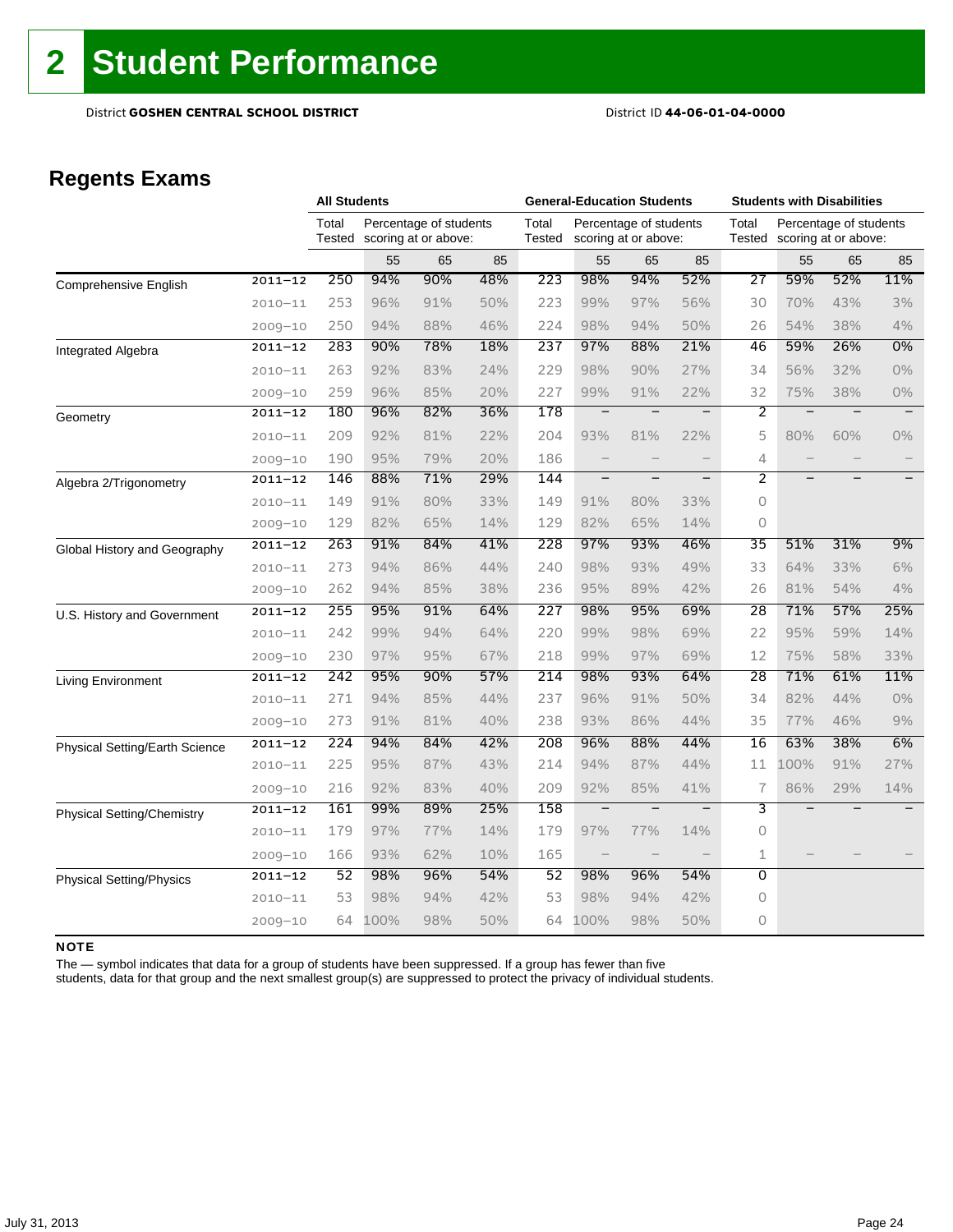## **Regents Competency Tests**

|                             |             | <b>All Students</b>                                       |                  |                 | <b>General-Education Students</b> | <b>Students with Disabilities</b> |                  |  |
|-----------------------------|-------------|-----------------------------------------------------------|------------------|-----------------|-----------------------------------|-----------------------------------|------------------|--|
|                             |             | Total<br>Tested                                           | Percent Passing: | Total<br>Tested | Percent Passing:                  | Total<br>Tested                   | Percent Passing: |  |
| <b>Mathematics</b>          | $2011 - 12$ | 17                                                        | 71%              | $\mathbf 0$     |                                   | 17                                | 71%              |  |
|                             | $2010 - 11$ | $\mathcal{G}% _{M_{1},M_{2}}^{\alpha,\beta}(\varepsilon)$ | 44%              | 0               |                                   | 9                                 | 44%              |  |
|                             | $2009 - 10$ | 17                                                        | 59%              | 0               |                                   | 17                                | 59%              |  |
| Science                     | $2011 - 12$ | 8                                                         | 50%              | 0               |                                   | 8                                 | 50%              |  |
|                             | $2010 - 11$ | 9                                                         | 67%              | 0               |                                   | 9                                 | 67%              |  |
|                             | $2009 - 10$ | 8                                                         | 38%              | 0               |                                   | 8                                 | 38%              |  |
| Reading                     | $2011 - 12$ | 18                                                        | 67%              | 0               |                                   | 18                                | 67%              |  |
|                             | $2010 - 11$ | 19                                                        | 74%              | 0               |                                   | 19                                | 74%              |  |
|                             | $2009 - 10$ | 13                                                        | 69%              | 0               |                                   | 13                                | 69%              |  |
| Writing                     | $2011 - 12$ | 16                                                        | 94%              | 0               |                                   | 16                                | 94%              |  |
|                             | $2010 - 11$ | 10                                                        | 100%             | 0               |                                   | 10                                | 100%             |  |
|                             | $2009 - 10$ | 3                                                         |                  | 0               |                                   | 3                                 |                  |  |
| <b>Global Studies</b>       | $2011 - 12$ | $\overline{21}$                                           | 14%              | 0               |                                   | 21                                | 14%              |  |
|                             | $2010 - 11$ | 13                                                        | 8%               | 0               |                                   | 13                                | 8%               |  |
|                             | $2009 - 10$ | 14                                                        | 29%              | 0               |                                   | 14                                | 29%              |  |
| U.S. History and Government | $2011 - 12$ | 6                                                         | 33%              | $\Omega$        |                                   | 6                                 | 33%              |  |
|                             | $2010 - 11$ | 3                                                         |                  | 0               |                                   | 3                                 |                  |  |
|                             | $2009 - 10$ | 10                                                        | 10%              | 0               |                                   | 10                                | 10%              |  |

### NOTE

The - symbol indicates that data for a group of students have been suppressed. If a group has fewer than five students, data for that group and the next smallest group(s) are suppressed to protect the privacy of individual students.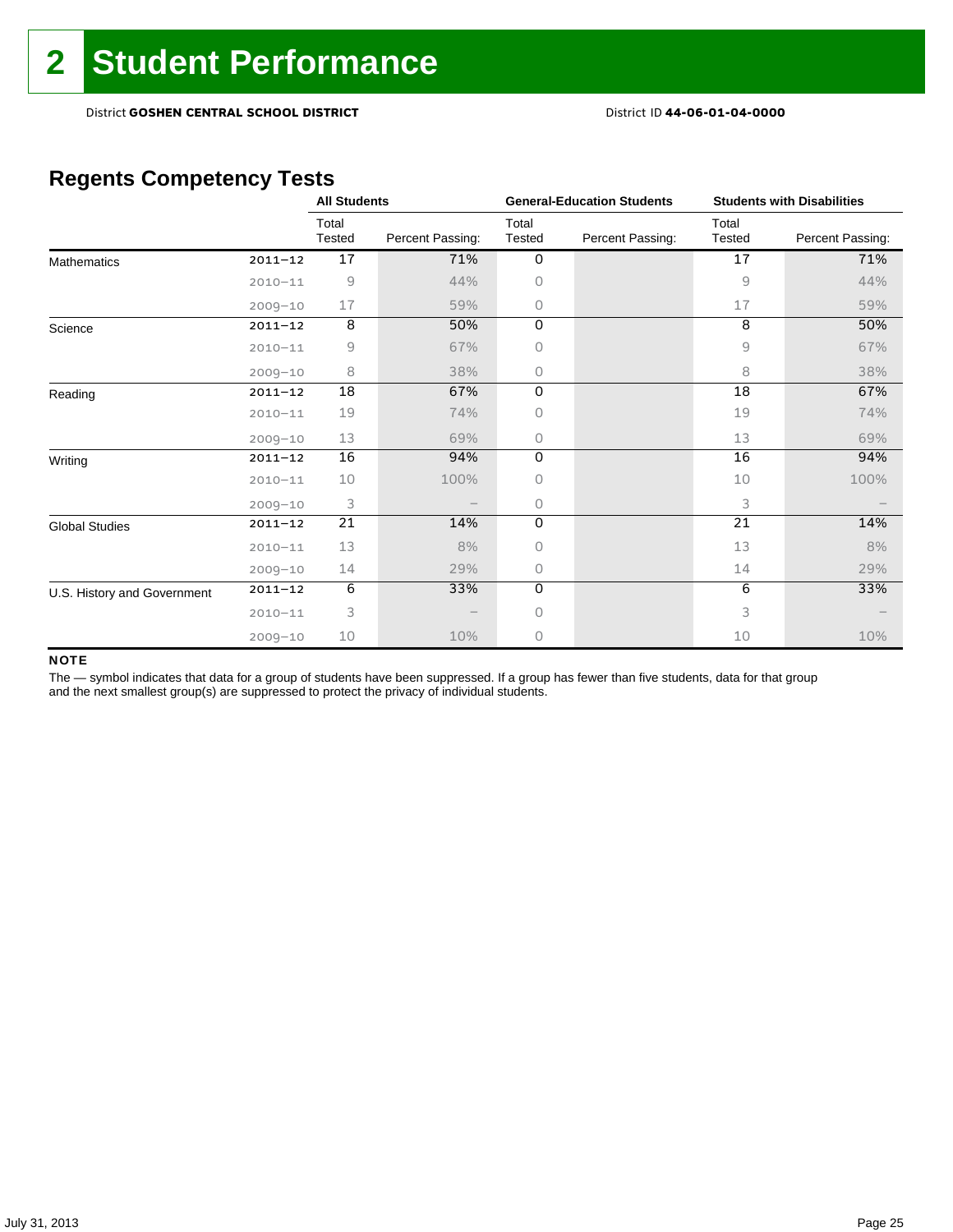### **New York State English as a Second Language Achievement Test (NYSESLAT)**

|                                 |             |        | <b>All Students</b> |                             |      |       | <b>General-Education Students</b> |        |                             |                          |       | <b>Students with Disabilities</b> |                            |                             |      |                          |
|---------------------------------|-------------|--------|---------------------|-----------------------------|------|-------|-----------------------------------|--------|-----------------------------|--------------------------|-------|-----------------------------------|----------------------------|-----------------------------|------|--------------------------|
|                                 |             | Total  |                     | Percent of students scoring |      |       | Total                             |        | Percent of students scoring |                          |       | Total                             |                            | Percent of students scoring |      |                          |
|                                 |             | Tested |                     | in each performance level:  |      |       | <b>Tested</b>                     |        | in each performance level:  |                          |       | <b>Tested</b>                     | in each performance level: |                             |      |                          |
|                                 |             |        | Begin.              | Interm.                     | Adv. | Prof. |                                   | Begin. | Interm.                     | Adv.                     | Prof. |                                   | Begin.                     | Interm.                     | Adv. | Prof.                    |
| <b>Listening and</b>            | $2011 - 12$ | 35     | 3%                  | 6%                          | 23%  | 69%   | 31                                |        |                             |                          |       | 4                                 |                            |                             |      |                          |
| <b>Speaking</b>                 | $2010 - 11$ | 32     | 0%                  | 13%                         | 44%  | 44%   | 29                                |        |                             |                          |       | 3                                 |                            |                             |      |                          |
| (Grades K-1)                    | $2009 - 10$ | 32     | 3%                  | 9%                          | 44%  | 44%   | 31                                |        |                             |                          |       | 1                                 |                            |                             |      |                          |
| Reading and                     | $2011 - 12$ | 35     | 29%                 | 34%                         | 11%  | 26%   | 31                                |        |                             |                          |       | 4                                 |                            |                             |      |                          |
| Writing                         | $2010 - 11$ | 32     | 22%                 | 44%                         | 22%  | 13%   | 29                                |        |                             |                          |       | 3                                 |                            |                             |      |                          |
| (Grades K–1)                    | $2009 - 10$ | 32     | 38%                 | 41%                         | 3%   | 19%   | 31                                |        |                             |                          |       | 1                                 |                            |                             |      |                          |
| Listening and                   | $2011 - 12$ | 27     | 0%                  | 0%                          | 15%  | 85%   | 19                                | 0%     | 0%                          | 11%                      | 89%   | 8                                 | 0%                         | 0%                          | 25%  | 75%                      |
| Speaking<br>(Grades 2-4)        | $2010 - 11$ | 32     | 0%                  | 0%                          | 16%  | 84%   | 25                                | $0\%$  | 0%                          | 12%                      | 88%   | 7                                 | 0%                         | $0\%$                       | 29%  | 71%                      |
|                                 | $2009 - 10$ | 34     | 0%                  | 3%                          | 12%  | 85%   | 30                                |        |                             |                          |       | 4                                 |                            |                             |      |                          |
| <b>Reading and</b>              | 2011-12     | 27     | 11%                 | 33%                         | 37%  | 19%   | 19                                | 0%     | 37%                         | 42%                      | 21%   | 8                                 | 38%                        | 25%                         | 25%  | 13%                      |
| Writing<br>(Grades 2-4)         | $2010 - 11$ | 32     | 9%                  | 19%                         | 47%  | 25%   | 25                                | 4%     | 20%                         | 48%                      | 28%   | 7                                 | 29%                        | 14%                         | 43%  | 14%                      |
|                                 | $2009 - 10$ | 34     | 3%                  | 29%                         | 38%  | 29%   | 30                                |        |                             |                          |       | 4                                 |                            |                             |      |                          |
| Listening and                   | $2011 - 12$ | 10     | 0%                  | 10%                         | 50%  | 40%   | $\overline{1}$                    |        |                             |                          |       | 3                                 |                            |                             |      |                          |
| <b>Speaking</b><br>(Grades 5–6) | $2010 - 11$ | 10     | $0\%$               | 0%                          | 40%  | 60%   | 10                                | $0\%$  | 0%                          | 40%                      | 60%   | 0                                 |                            |                             |      |                          |
|                                 | $2009 - 10$ | 11     | 9%                  | 0%                          | 9%   | 82%   | 11                                | 9%     | 0%                          | 9%                       | 82%   | 0                                 |                            |                             |      |                          |
| <b>Reading and</b>              | $2011 - 12$ | 10     | 0%                  | 0%                          | 40%  | 60%   | $\overline{1}$                    |        |                             | $\overline{\phantom{0}}$ |       | 3                                 |                            |                             |      |                          |
| Writing<br>(Grades 5–6)         | $2010 - 11$ | 10     | 0%                  | 30%                         | 20%  | 50%   | 10                                | $0\%$  | 30%                         | 20%                      | 50%   | $\circ$                           |                            |                             |      |                          |
|                                 | $2009 - 10$ | 11     | 0%                  | 18%                         | 9%   | 73%   | 11                                | $0\%$  | 18%                         | 9%                       | 73%   | 0                                 |                            |                             |      |                          |
| Listening and                   | $2011 - 12$ | 6      | 0%                  | 17%                         | 33%  | 50%   | 5                                 |        |                             |                          |       | $\mathbf{1}$                      |                            |                             |      |                          |
| <b>Speaking</b><br>(Grades 7-8) | $2010 - 11$ | 13     | 8%                  | 8%                          | 23%  | 62%   | 11                                |        |                             |                          |       | $\overline{c}$                    |                            |                             |      |                          |
|                                 | $2009 - 10$ | 12     | 25%                 | 0%                          | 33%  | 42%   | 11                                |        |                             |                          |       | 1                                 |                            |                             |      |                          |
| Reading and                     | $2011 - 12$ | 6      | 17%                 | 17%                         | 33%  | 33%   | 5                                 |        |                             |                          |       | $\mathbf{1}$                      |                            |                             |      |                          |
| Writing<br>(Grades 7–8)         | $2010 - 11$ | 13     | 15%                 | 23%                         | 23%  | 38%   | 11                                |        |                             |                          |       | $\overline{2}$                    |                            |                             |      |                          |
|                                 | $2009 - 10$ | 12     | 25%                 | 42%                         | 17%  | 17%   | 11                                |        |                             |                          |       | 1                                 |                            |                             |      | $\overline{\phantom{0}}$ |
| Listening and                   | $2011 - 12$ | 11     | 0%                  | 36%                         | 9%   | 55%   | 9                                 |        |                             |                          |       | $\overline{c}$                    |                            |                             |      |                          |
| Speaking<br>(Grades 9-12)       | $2010 - 11$ | 15     | 7%                  | 20%                         | 27%  | 47%   | 12                                |        |                             |                          |       | 3                                 |                            |                             |      |                          |
|                                 | $2009 - 10$ | 14     | 7%                  | 21%                         | 29%  | 43%   | 13                                |        |                             |                          |       | 1                                 |                            |                             |      |                          |
| Reading and                     | 2011-12     | 11     | 9%                  | 36%                         | 9%   | 45%   | 9                                 |        |                             |                          |       | $\overline{2}$                    |                            |                             |      |                          |
| Writing<br>(Grades 9-12)        | $2010 - 11$ | 15     | 20%                 | 40%                         | 20%  | 20%   | 12                                |        |                             |                          |       | 3                                 |                            |                             |      |                          |
|                                 | $2009 - 10$ | 14     | 21%                 | 43%                         | 21%  | 14%   | 13                                |        |                             |                          |       | 1                                 |                            |                             |      |                          |

### **NOTE**

The — symbol indicates that data for a group of students have been suppressed. If a group has fewer than five students, data for that group and the next smallest group(s) are suppressed to protect the privacy of individual students.